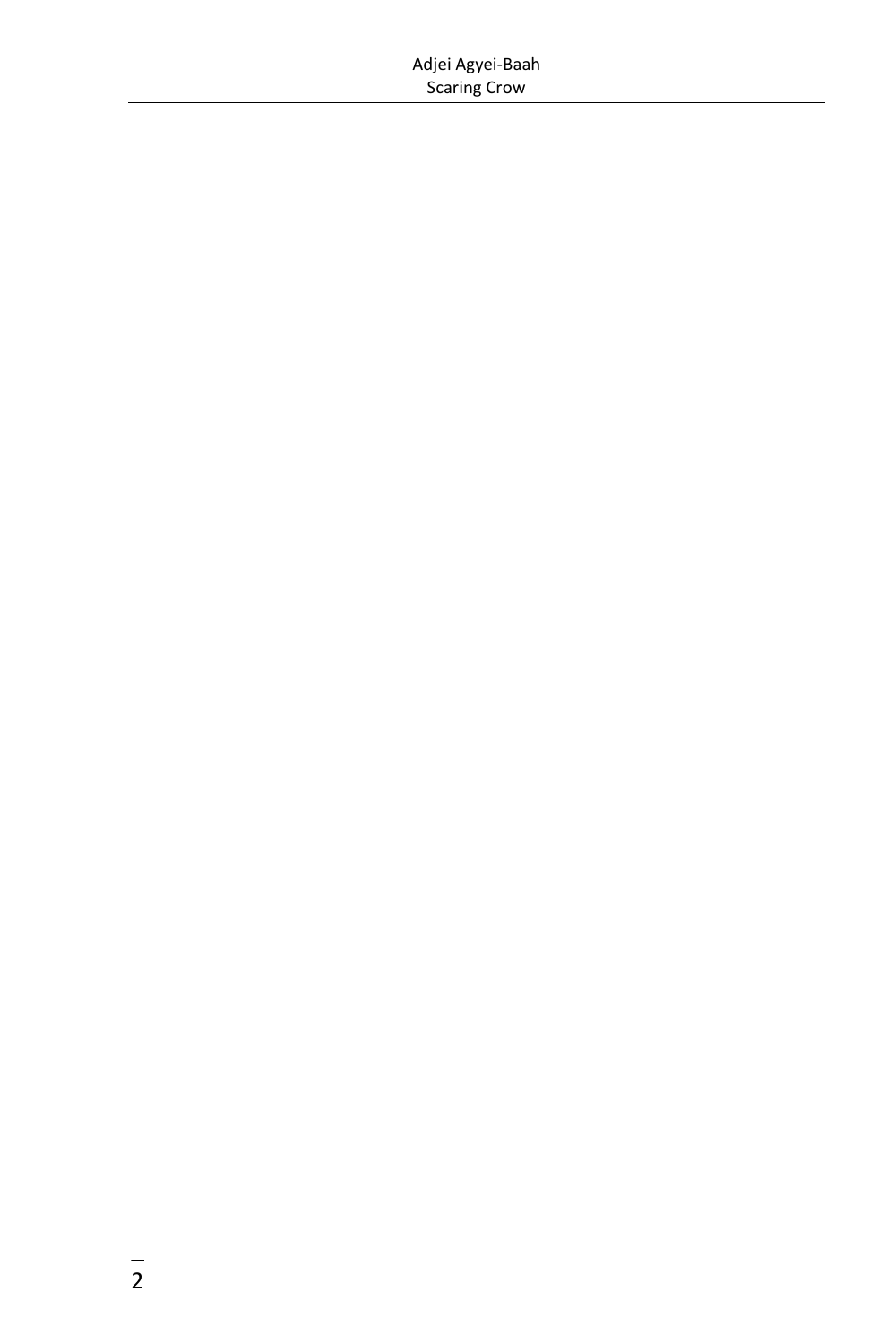## Scaring Crow

## Haiku

## Adjei Agyei-Baah

With a Foreword by Hiroaki Sato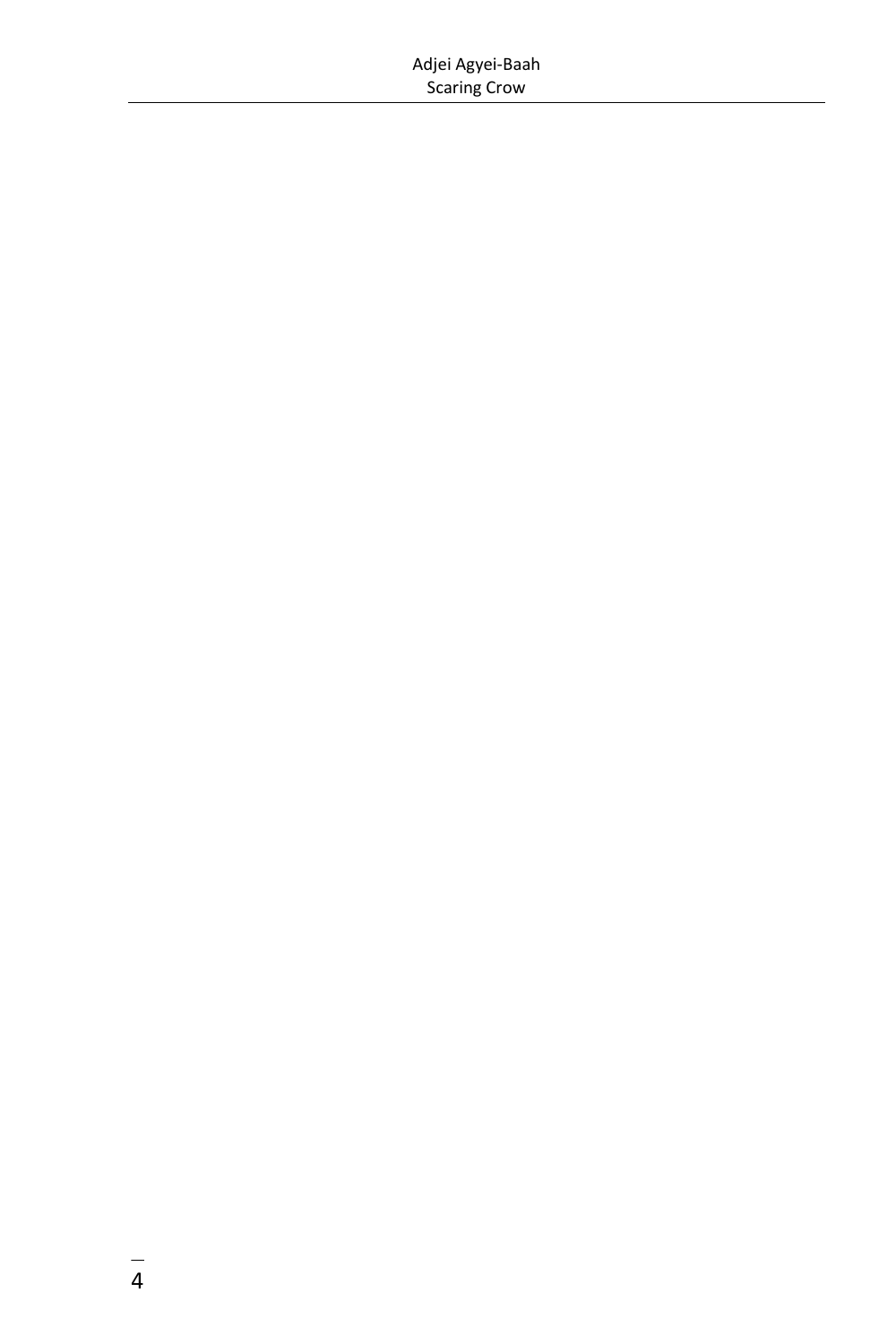OJAL Art Incorporated (OAI), publishing since 2017 as *OPEN: Journal of Arts & Letters* (O:JA&L) and its imprint Buttonhook Press, is a 501(c)(3) nonprofit corporation registered in California.



Copyright © 2022 by BUTTONHOOK PRESS An imprint of *OPEN: Journal of Arts & Letters* (O:JA&L)

All rights reserved on behalf of OJAL Art Incorporated, O:JA&L/BHP and Adjei Agyei-Baah. Set in Garamond, Bradley Hand, and Desdemona and formatted in Create Space.

Made available online and/or printed in the USA as a novelty and commemorative document celebrating the publication of Adjei Agyei-Baah's chapbook **Scaring Crow.**

**Cover Image:** *[Crow and Willow Tree](https://upload.wikimedia.org/wikipedia/commons/6/68/%E6%9F%B3%E3%81%AB%E9%B4%89%E5%9B%B3-Crow_and_Willow_Tree_MET_DP211824.jpg)* b[y Kawanabe Kyosai \(1831-1889\).](https://en.wikipedia.org/wiki/Kawanabe_Ky%C5%8Dsai) Album leaf: ink and color on silk. 14.25 x 10.5 inches. 1887. [Background cropped away. Color adjusted.[\] Public domain](https://commons.wikimedia.org/wiki/File:%E6%9F%B3%E3%81%AB%E9%B4%89%E5%9B%B3-Crow_and_Willow_Tree_MET_DP211824.jpg)**.**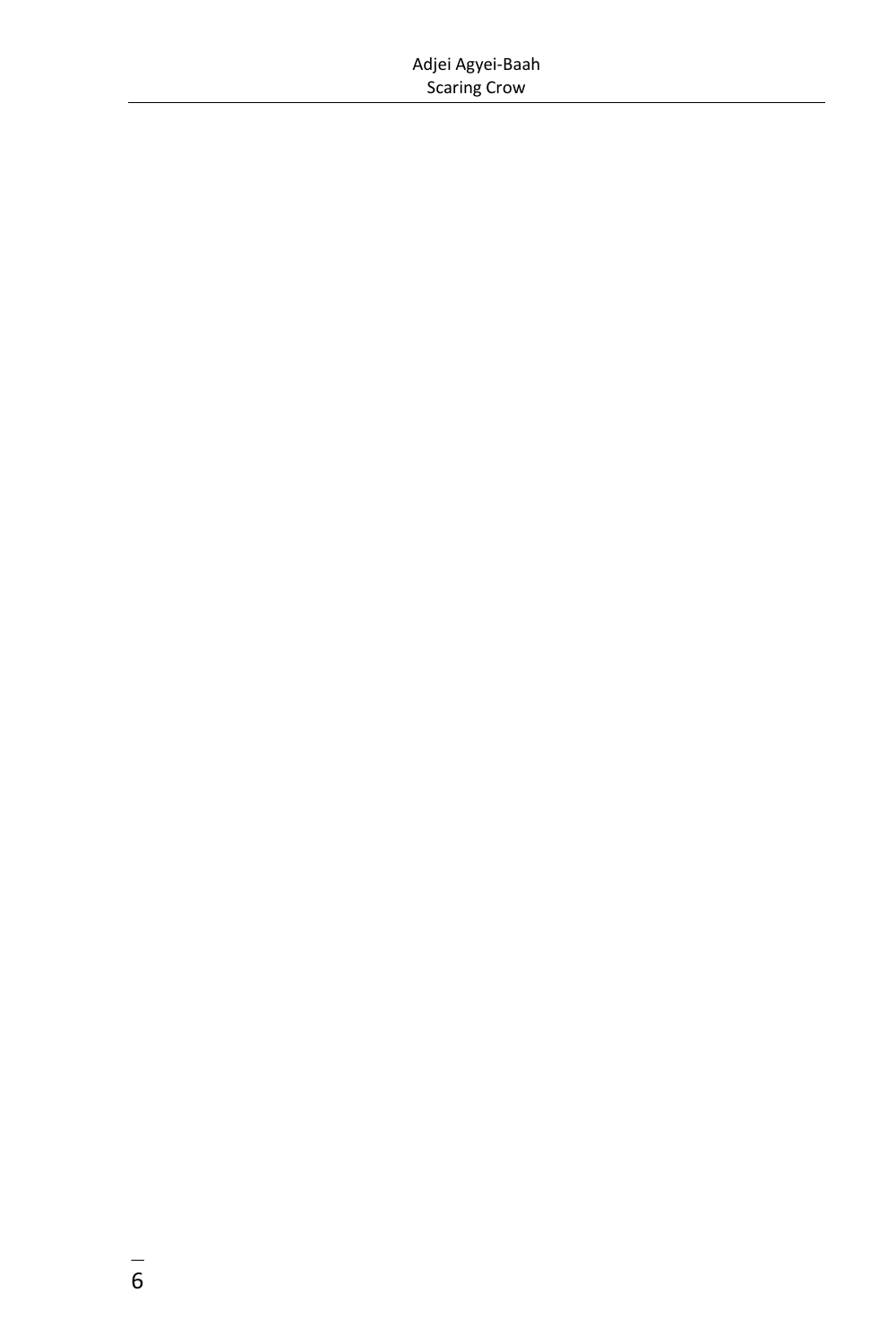## Dedication

To the memory of a dear friend and an Associate Editor of the *Heron's Nest Journal* (from 2000–2019)

## Paul MacNeil 1948-2019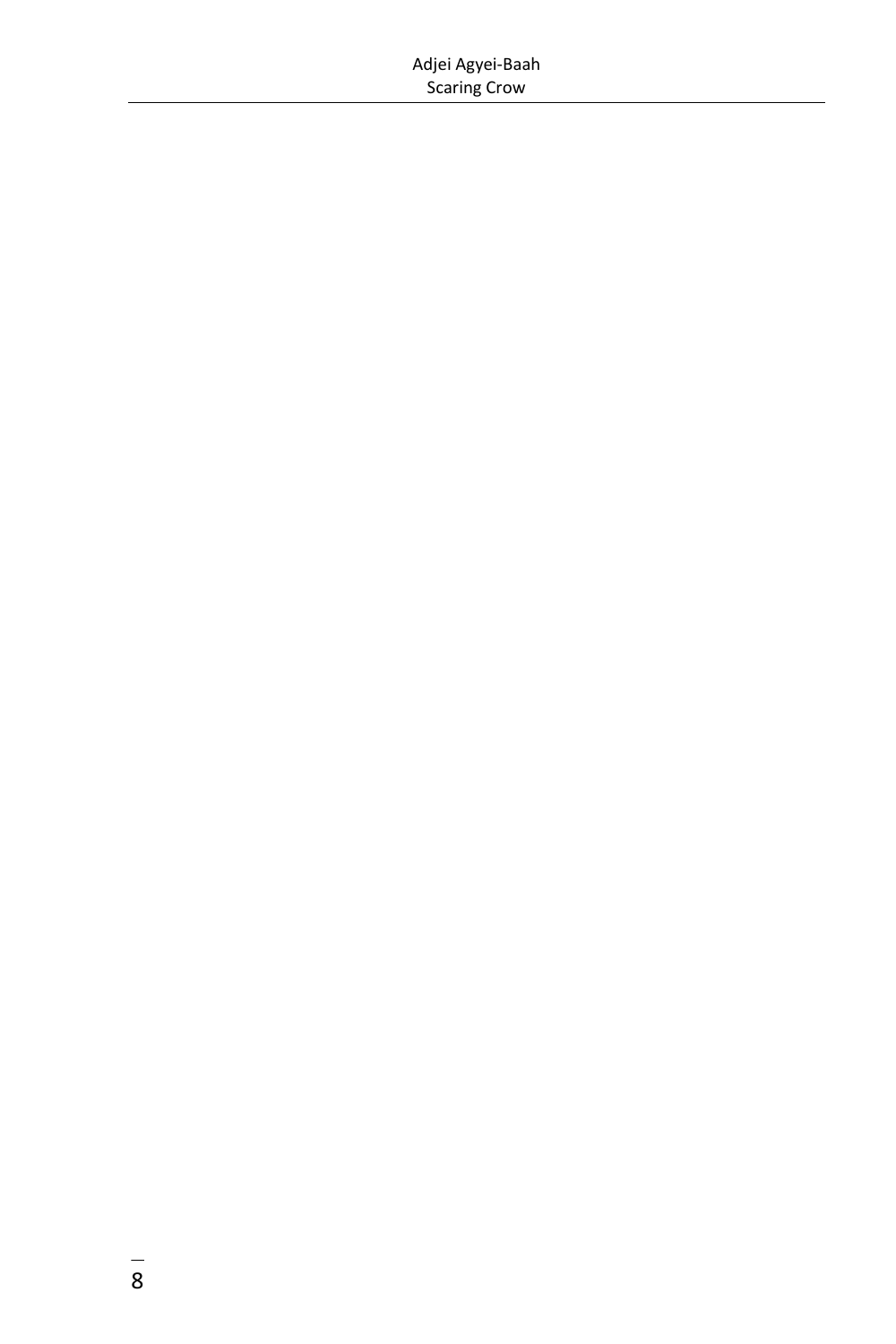## Foreword

Mr. Adjei Agyei-Baah's book of haiku, *Scaring Crow*, is a collection of his own haiku, all about scarecrows.

Scarecrows came into being as agriculture became the main source of human food, we are told, with early records in Egypt dating from 3,000 years ago. In recent decades, in America and other European countries, scarecrows have merged with Halloween figures patched up mainly to scare people for fun, but there remain many countries, among them Ghana where Mr. Agyei-Baah lives, where they are still used for their original purpose: to scare or repel birds and animals—although when it comes to the English name of this contraption, the "crows," being wise, quickly learn it is just a harmless decoy, it has been observed.

In Japan, where haiku originated, the scarecrow is called *kakashi.* Some say it was originally *kagashi,* "something that makes animals smell," as it referred to the custom of putting out a burnt piece of meat or fish to warn creatures that can't stand such smells. The set of three Chinese words applied to *kakashi*, 案山子, is obscure in its etymology, some finding its origins in a Zen statement in China. There are a number of names for *kakashi* if you include its local names.

Each haiku is expected to come with a *kigo*, "seasonal word," and each kigo specifies a specific season. *Kakashi* was adopted as a *kigo* in 1641, and the season it specifies is autumn. This "rule" may not apply to some countries and regions, of course. Kawai Sora (1649–1710), who famously accompanied Matsuo Bashō (1644–1694) in the latter's grand trek into "The Interior," wrote:

### 国々に案山子もかはる姿かな

*Kuniguni ni kakashi mo kawaru sugata kana*

The figures of *kakashi* change from province to province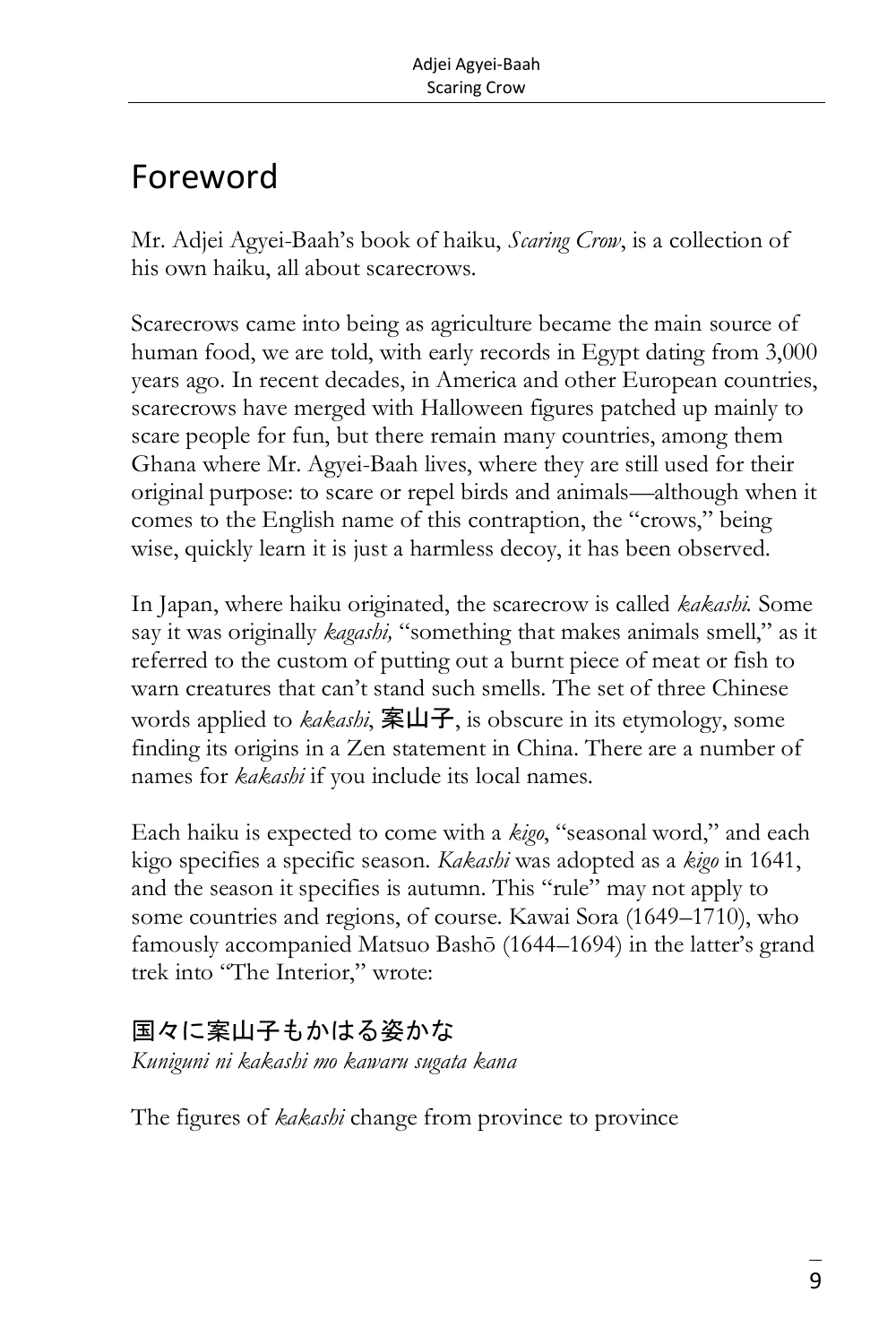Many of Mr. Agyei-Baah's haiku collected in this volume can be readily translated into Japanese 5-7-5 syllables, suggesting his deep affinity to this poetic form. Here are several of the 102 haiku in *Scaring Crow*.

there he stands with a crown of bird poo field scarecrow

*tsuttate fun ni mamireta kakashi kana* 突っ立って糞に塗れた案山子かな

country walk... passing on an old hat to a scarecrow

*inaka aruki furui bōshi o kakashi yari* 田舎歩き古い帽子を案山子やり

This haiku reminds me of one by Kawahigashi Hekigodō (1873–1937), who trekked through Japan for five years, beginning in 1906.

#### 我笠と我蓑を着せて案山子かな

*waga kasa to waga mino o kisete kakasu kana*

I've made a *kakashi* wear both my hat my straw-coat

Back to Mr. Agyei-Baah's haiku.

black night: a scarecrow scattering fireflies

*kuroki yoru kakashi chirakasu hotaru kana* 黒き夜案山子散らかす蛍かな

morning light a bird flutters from the scarecrow's bosom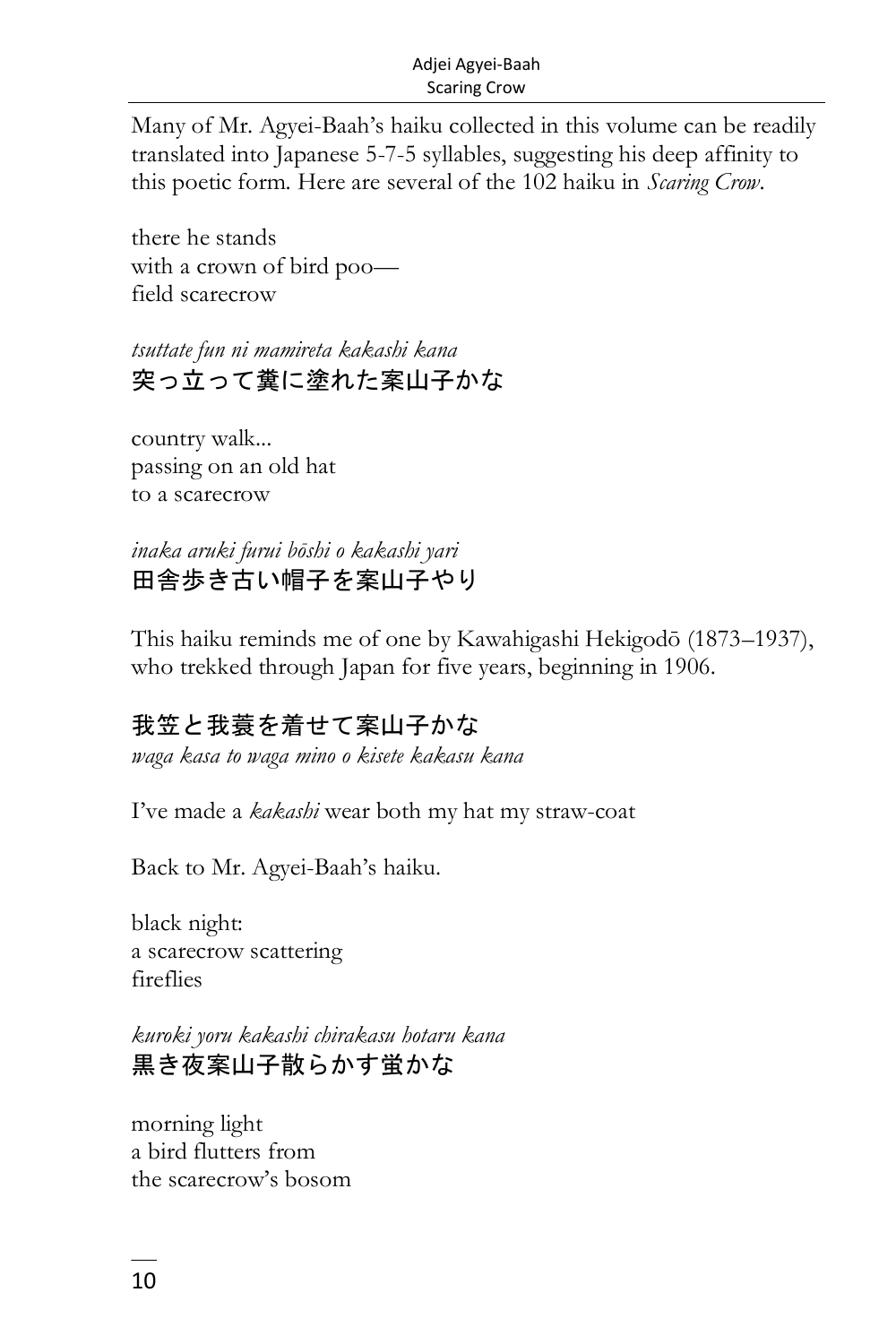*asa no hi ni kakasu mune tatsu kotori kana* 朝の日に案山子胸立つ小鳥かな

And here is the concluding haiku.

alone in the field a scarecrow in the blaze of morning sun

*kyokujitu no hi ni hitori tatsu kakashi kana* 旭日の陽に一人立つ案山子かな

> Hiroaki Sato Author of *On Haiku* New York City Fall 2021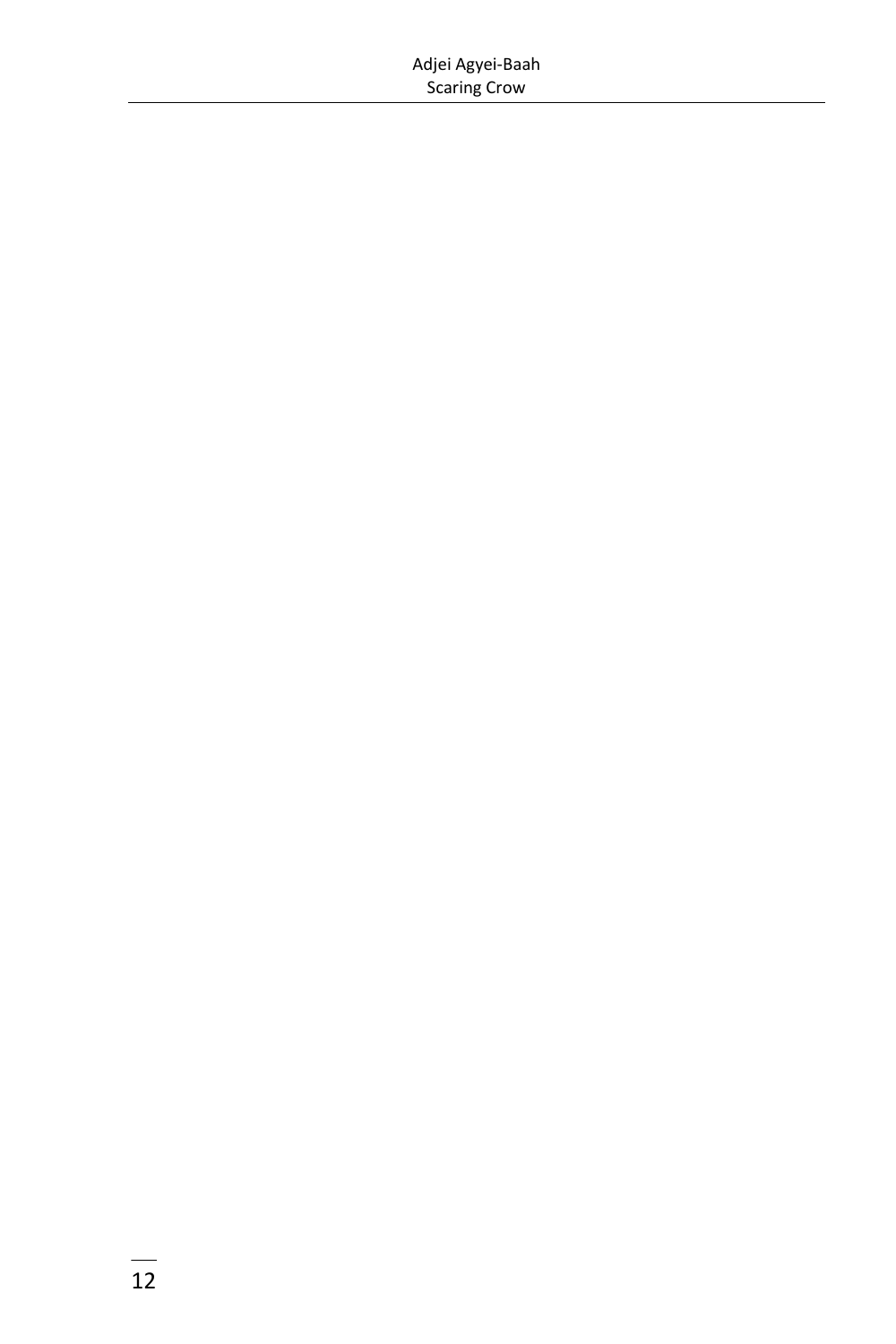grandpa's will all his clothes go to the scarecrow

drought's end in a scarecrow's chest skeletons of scarecrows

> winter field a scarecrow whitens into snowman

abandoned after harvest a lone scarecrow against the hurricane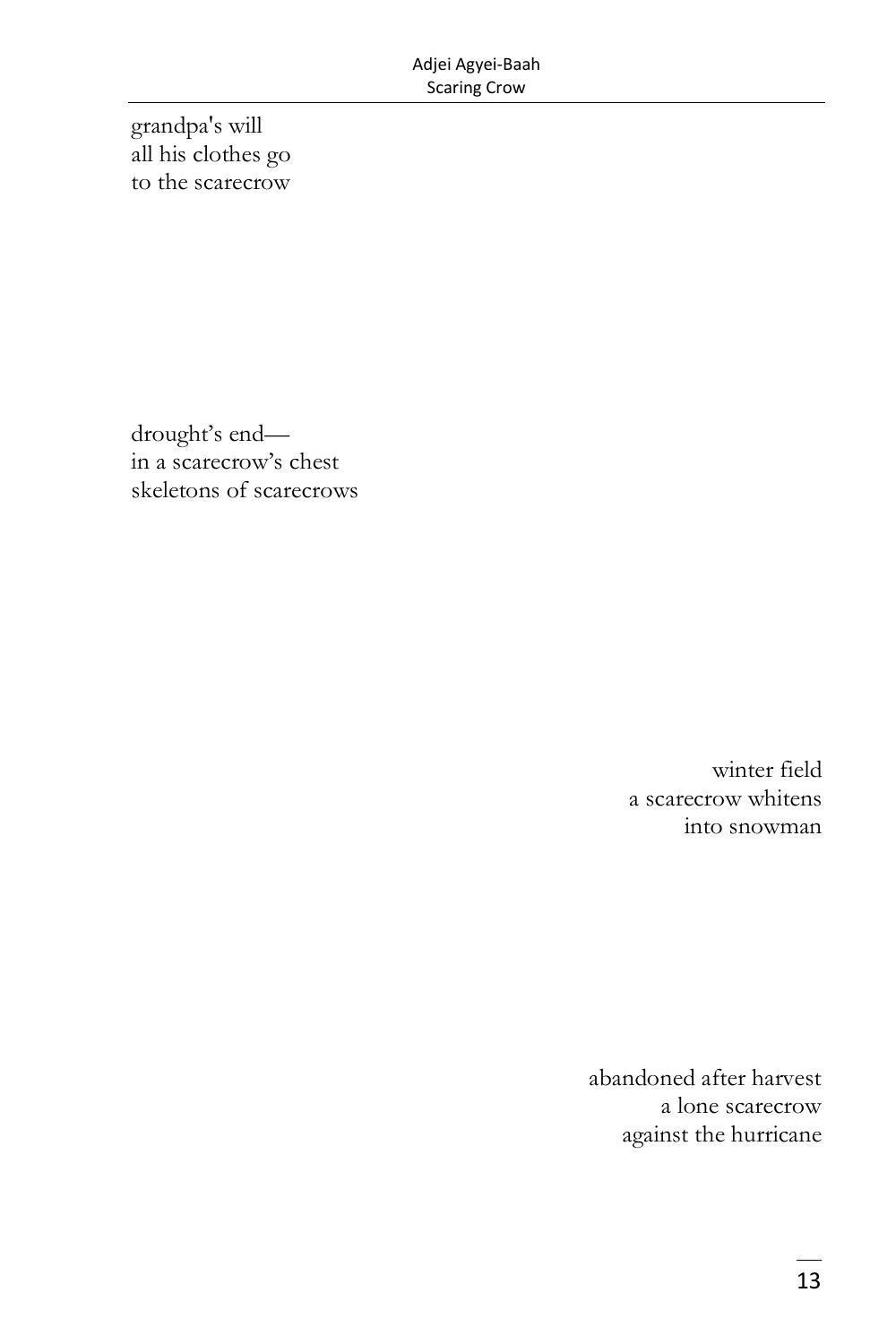harvested fields under the scarecrow's feet a pile of corncobs

> All Saints Day a scarecrow glows in fireflies

a charred martyr the scarecrow after the passing of forest fire

> gleaning the field a hidden melon behind the scarecrow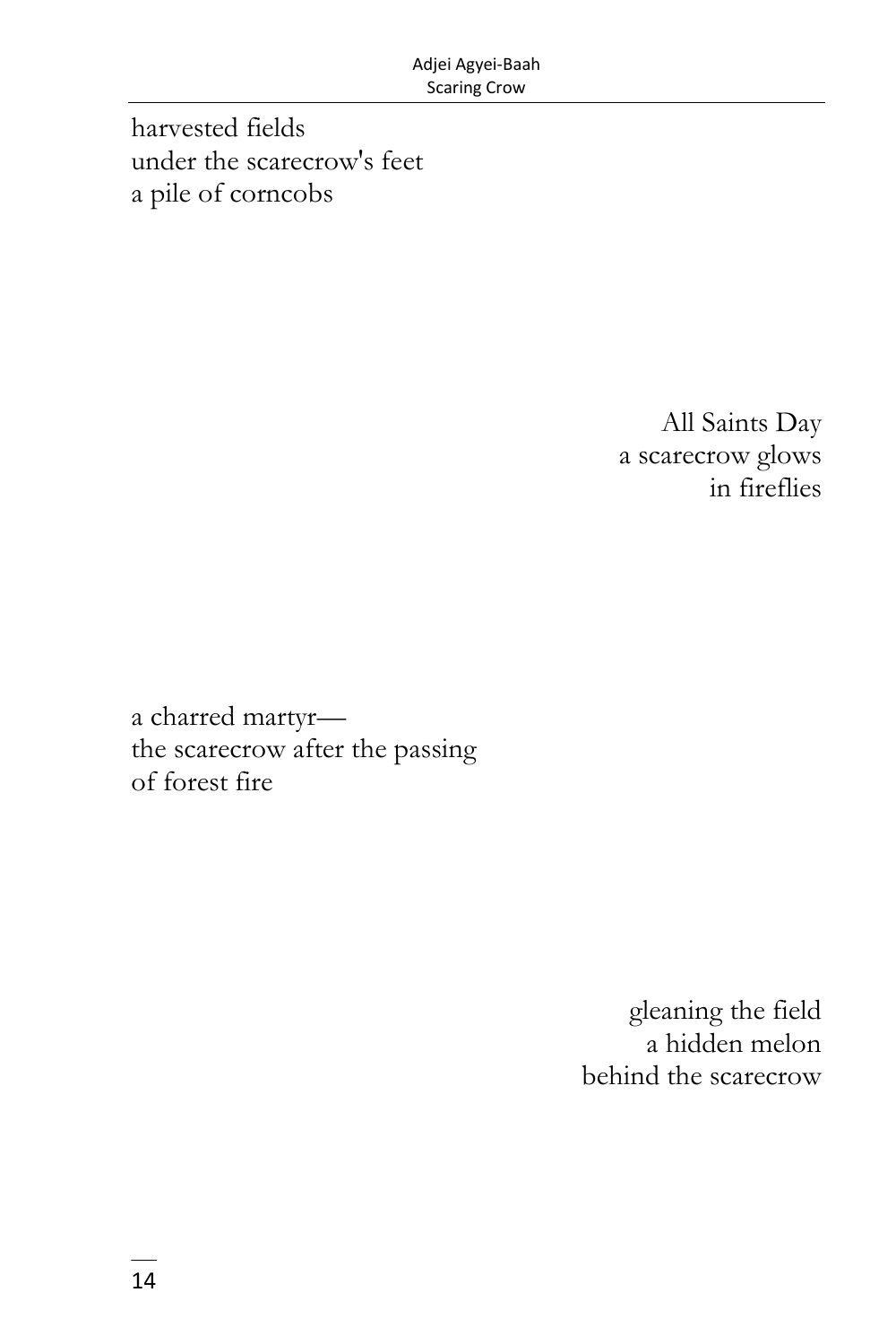ripened field− an old scarecrow invites birds to party

golden maize field . . . a lone scarecrow puffs in the wind

> ghost story − a scarecrow vanishes from the pole

> > arms wide open the scarecrow a party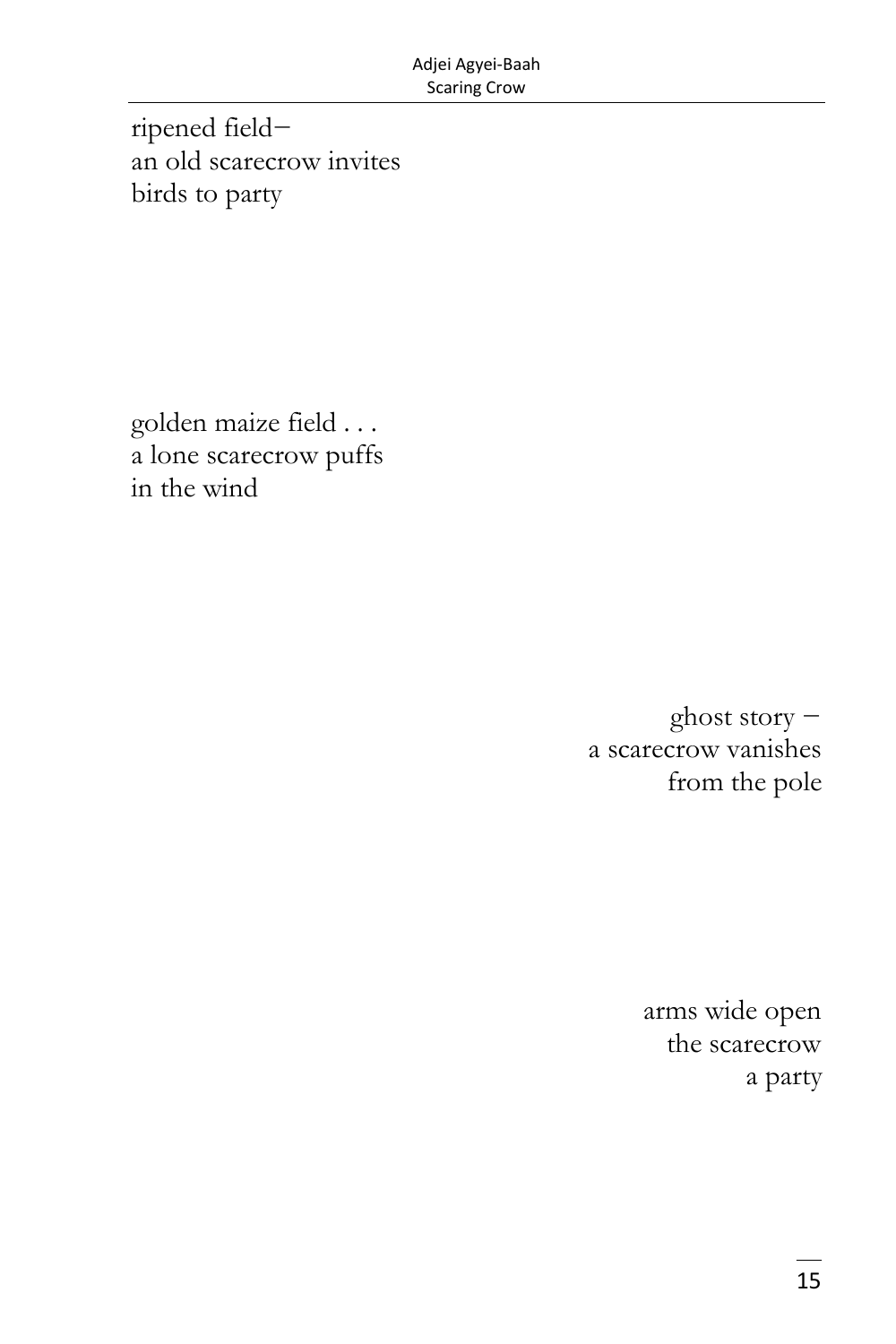flitting butterfly… the scarecrow's shoulder provides a rest

> country walk... passing on an old hat to a scarecrow

harvested field... a scarecrow reduced to a cross of moss

> after the storm the scarecrow shows the wind's path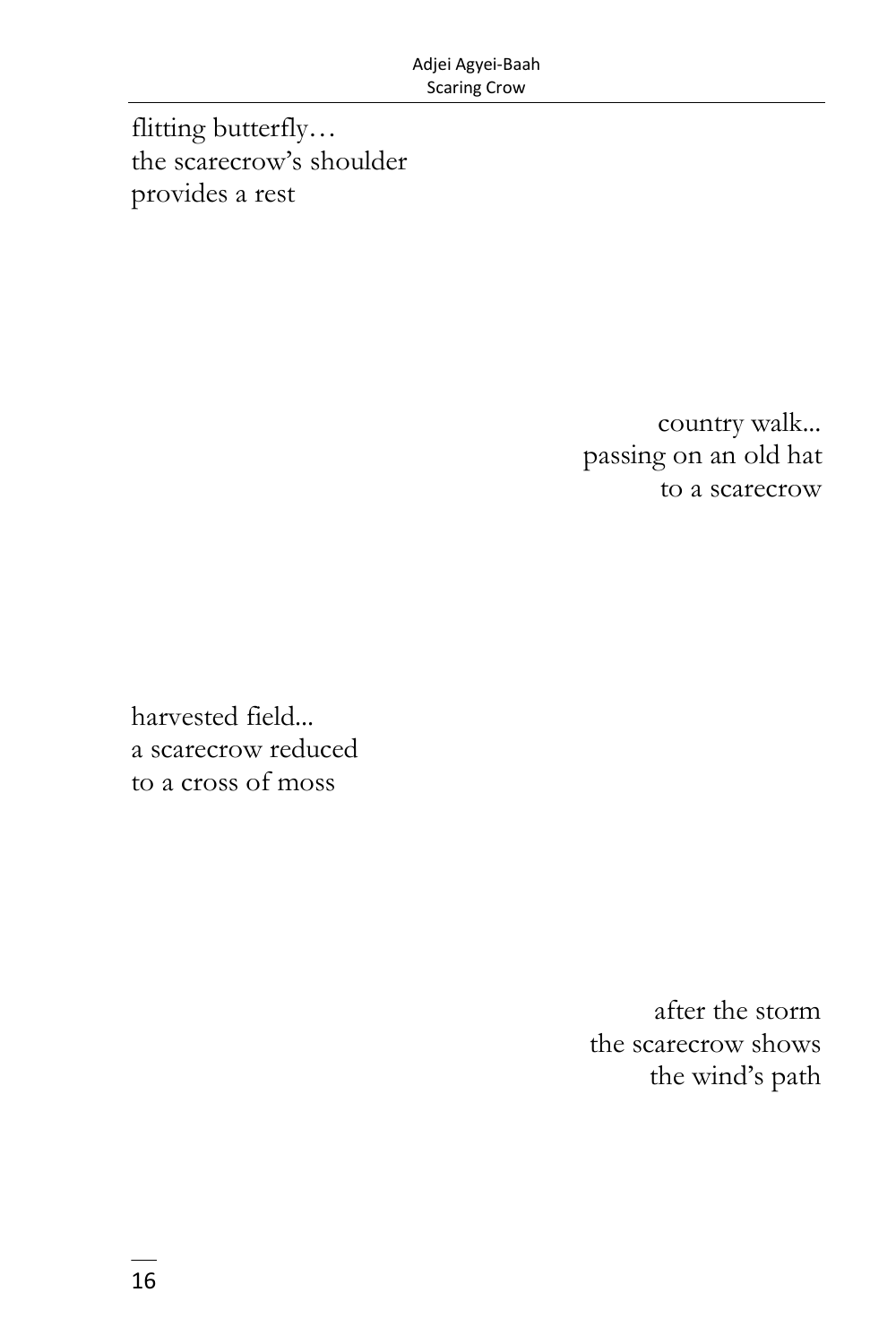parting mist... the open arms of a scarecrow

dead crows hanging as scarecrows the bogeyman's farm

> barren field the bowed head of a scarecrow

full moon the scarecrow watches its own shadow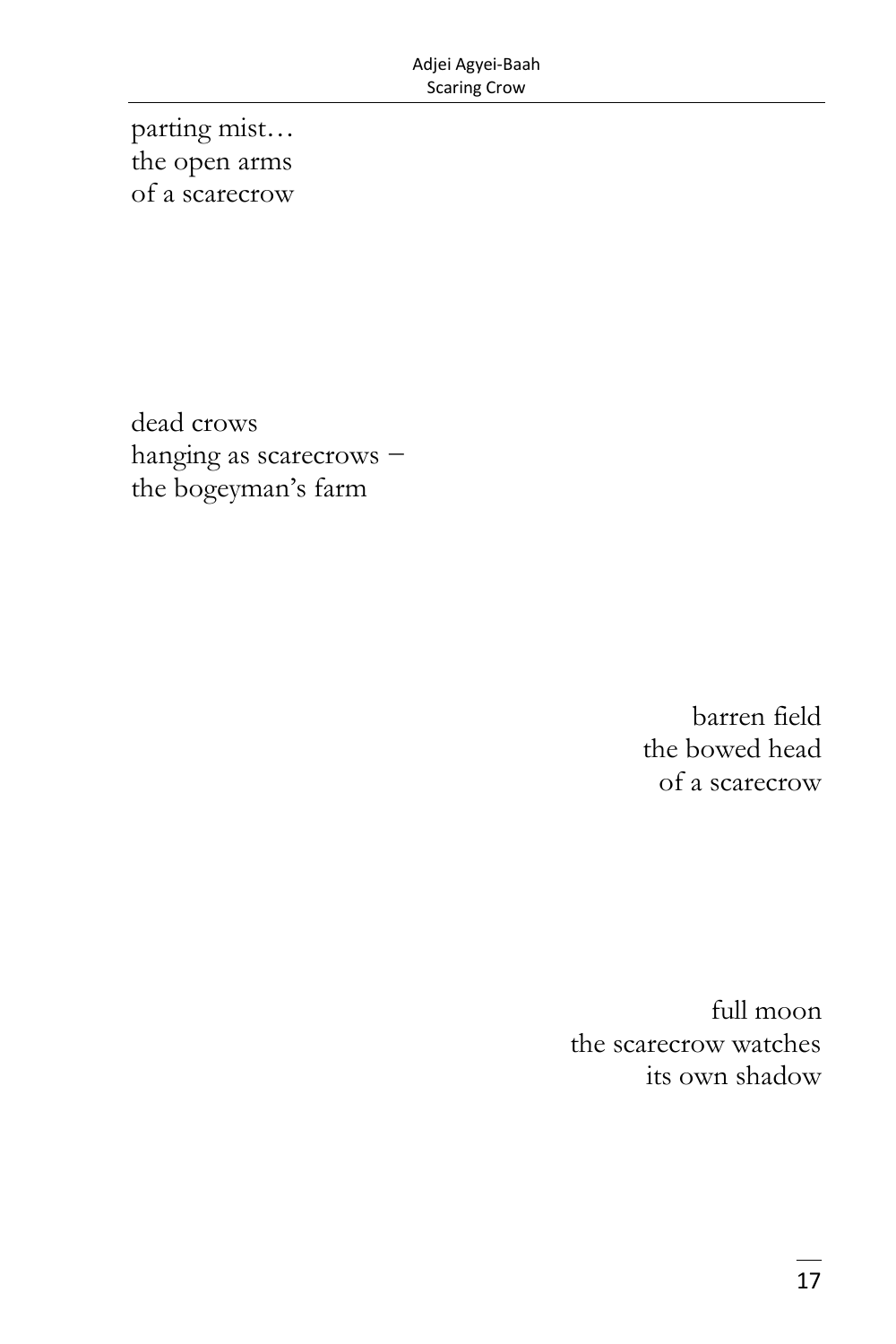Halloween a scarecrow in Grim Reaper's dress

> storm passes my scarecrow turns to face the neighbour's farm

spring breeze… corn leaves tickle the armpit of a scarecrow

> pitch dark: the scarecrow's grimace softens in fireflies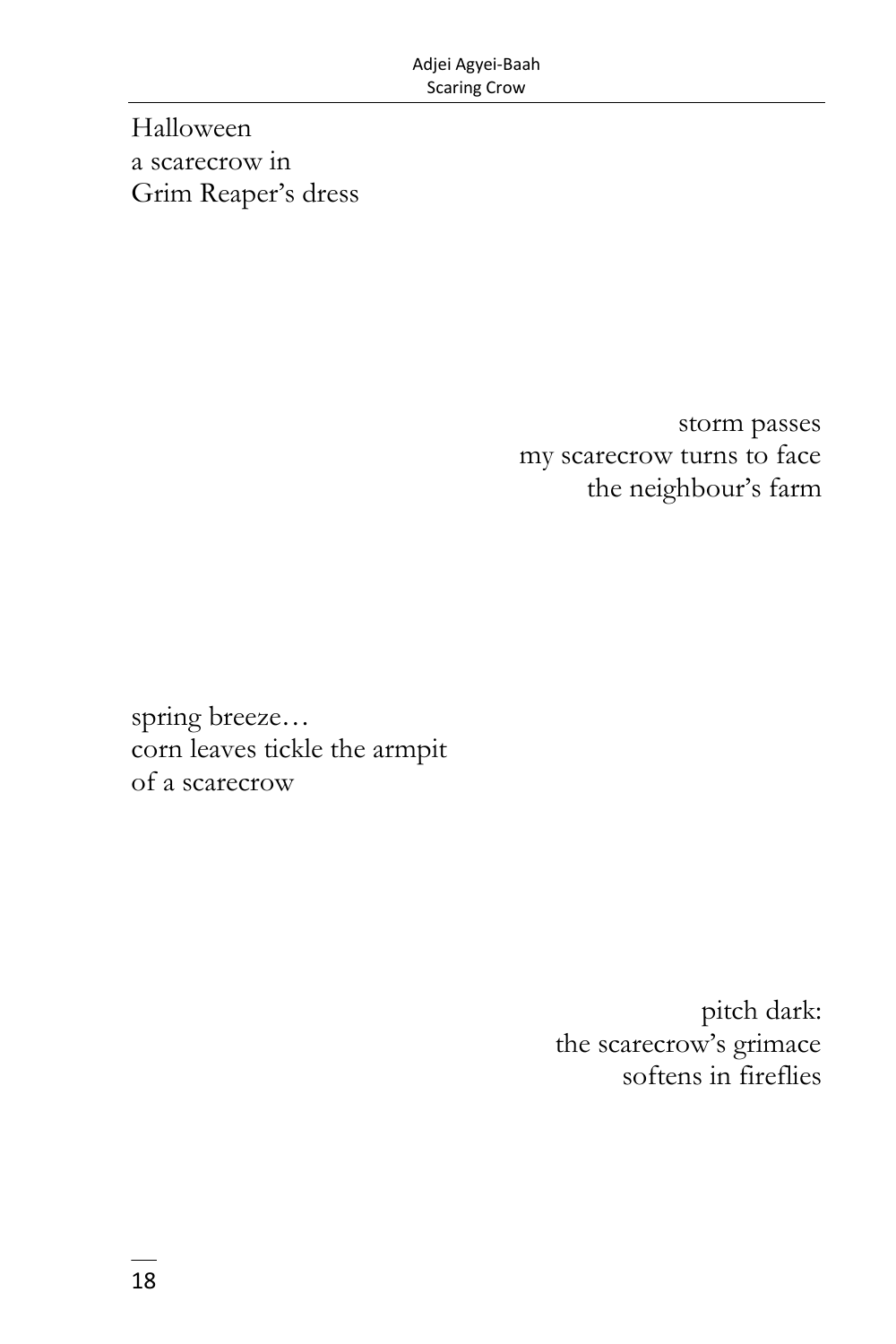night breeze... looming the scarecrow's shadow back and forth

mountain summita scarecrow warns of danger

> right under its nose the scarecrow oversees a feasting birds

> > Harmattaneven the scarecrow testifies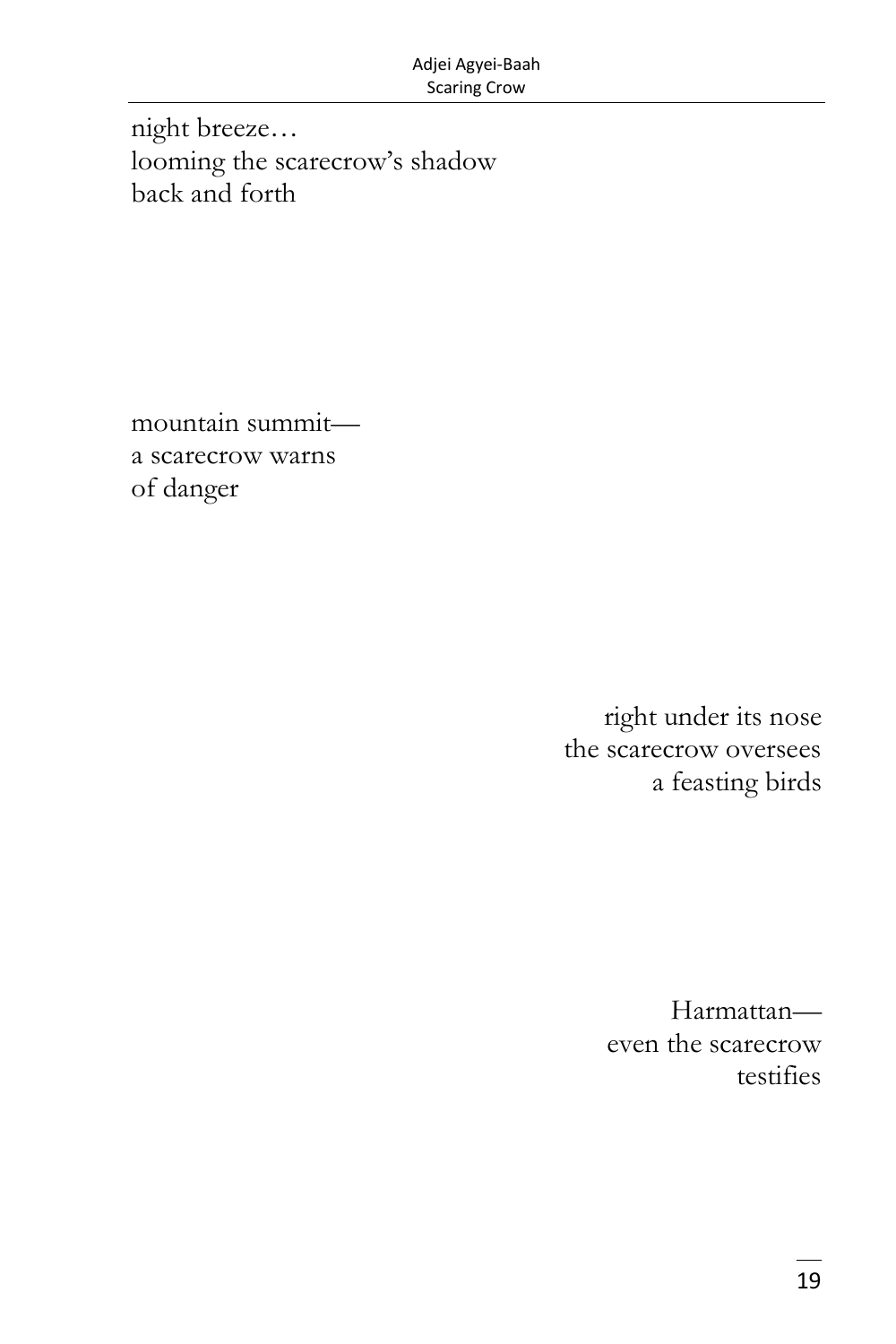billowing in the wind a scarecrow set off the feasting birds

> farmland a scarecrow opens arms to the wind

a party before the scarecrow- locusts feasting

> empty field scarecrow watches scarecrow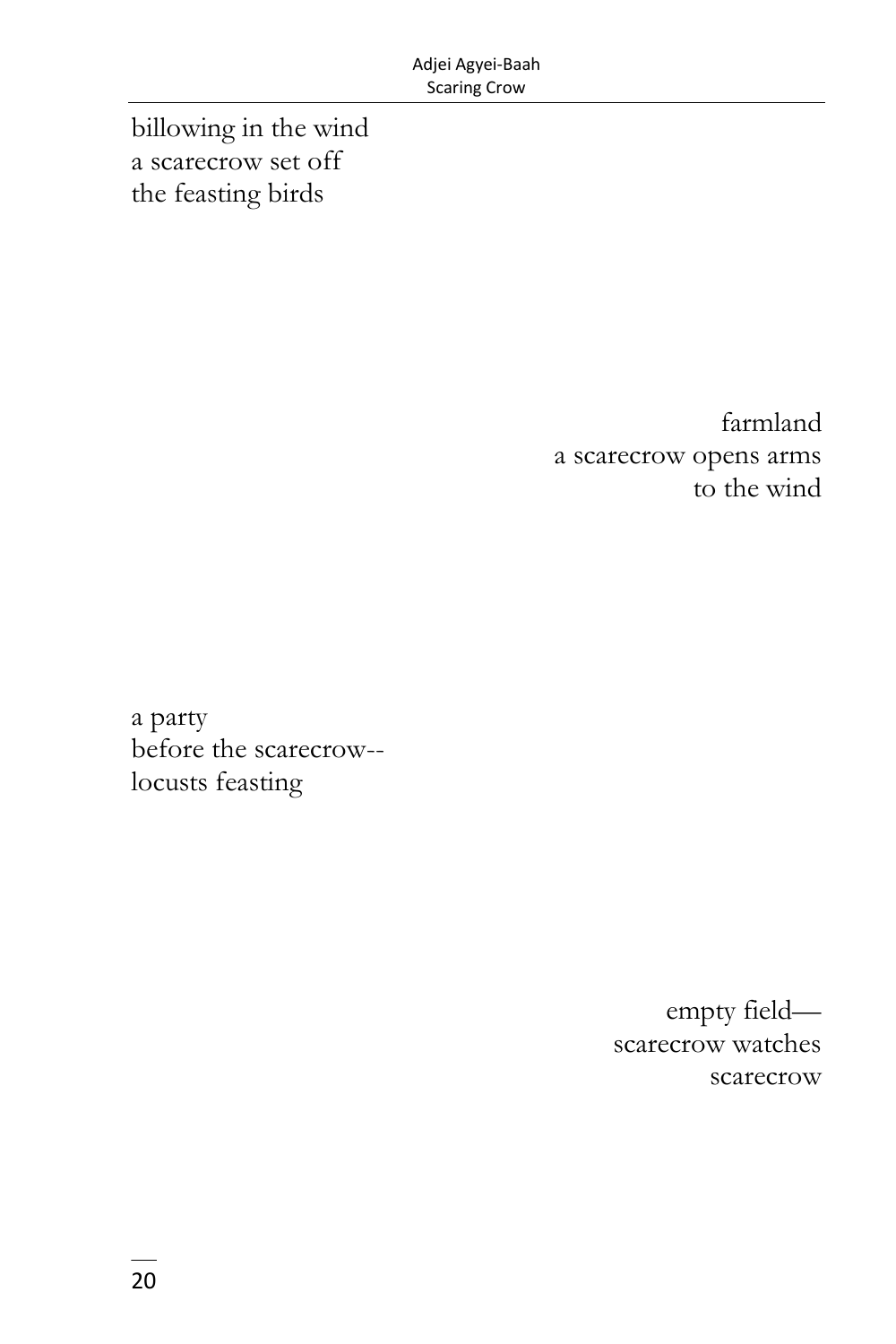black night: a scarecrow scattering fireflies

Halloween a scarecrow with a crooked scythe

> moonlit barn the footfall of a scarecrow

there he stands with a crown of bird poo − field scarecrow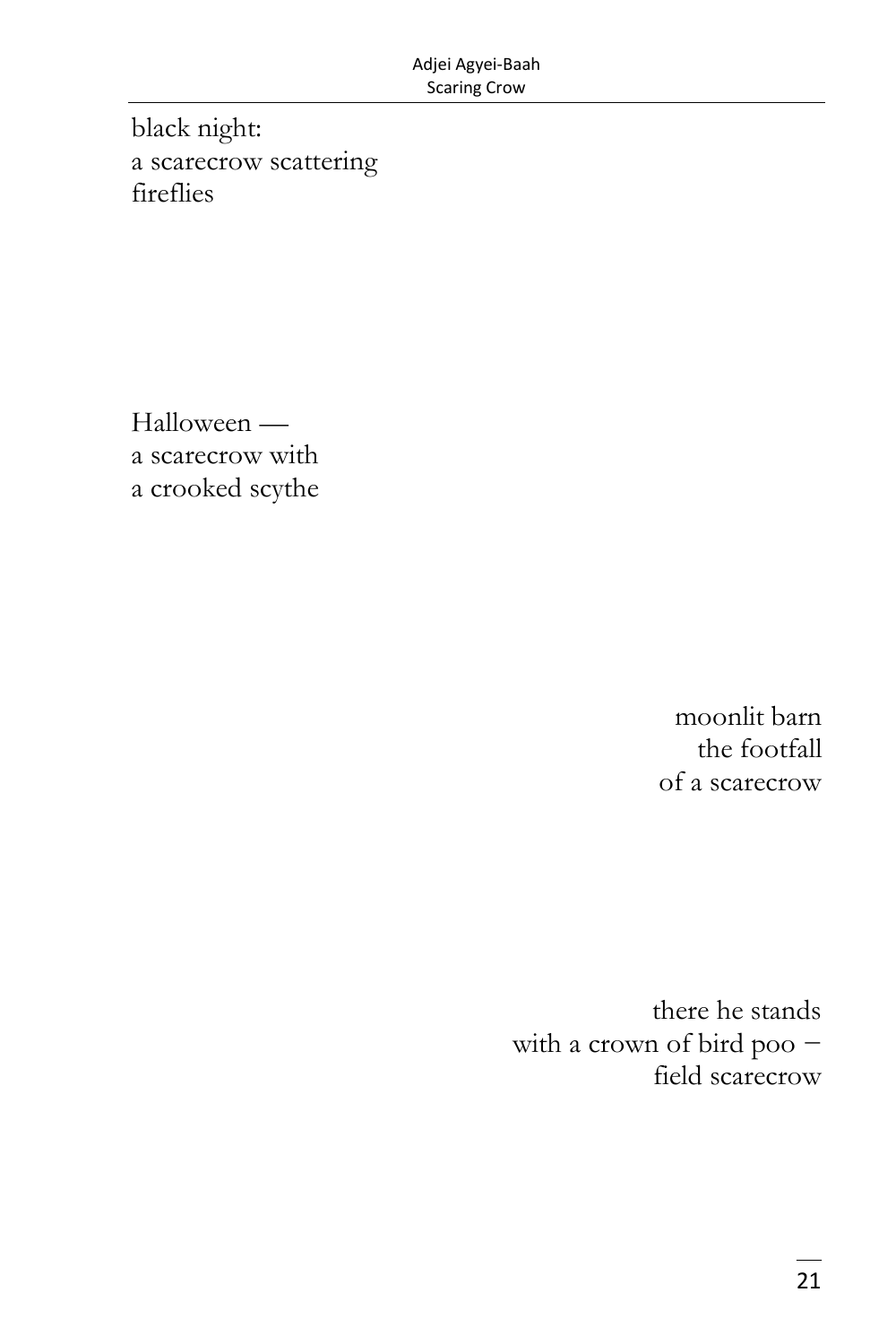harvest near the farmer adjusts the scarecrow's grin

> settling sun… the scarecrow's shadow bars the farm path

no clouds, no birds a scarecrow sways in summer breeze

> taking rest the farmer sits in the shadow of the scarecrow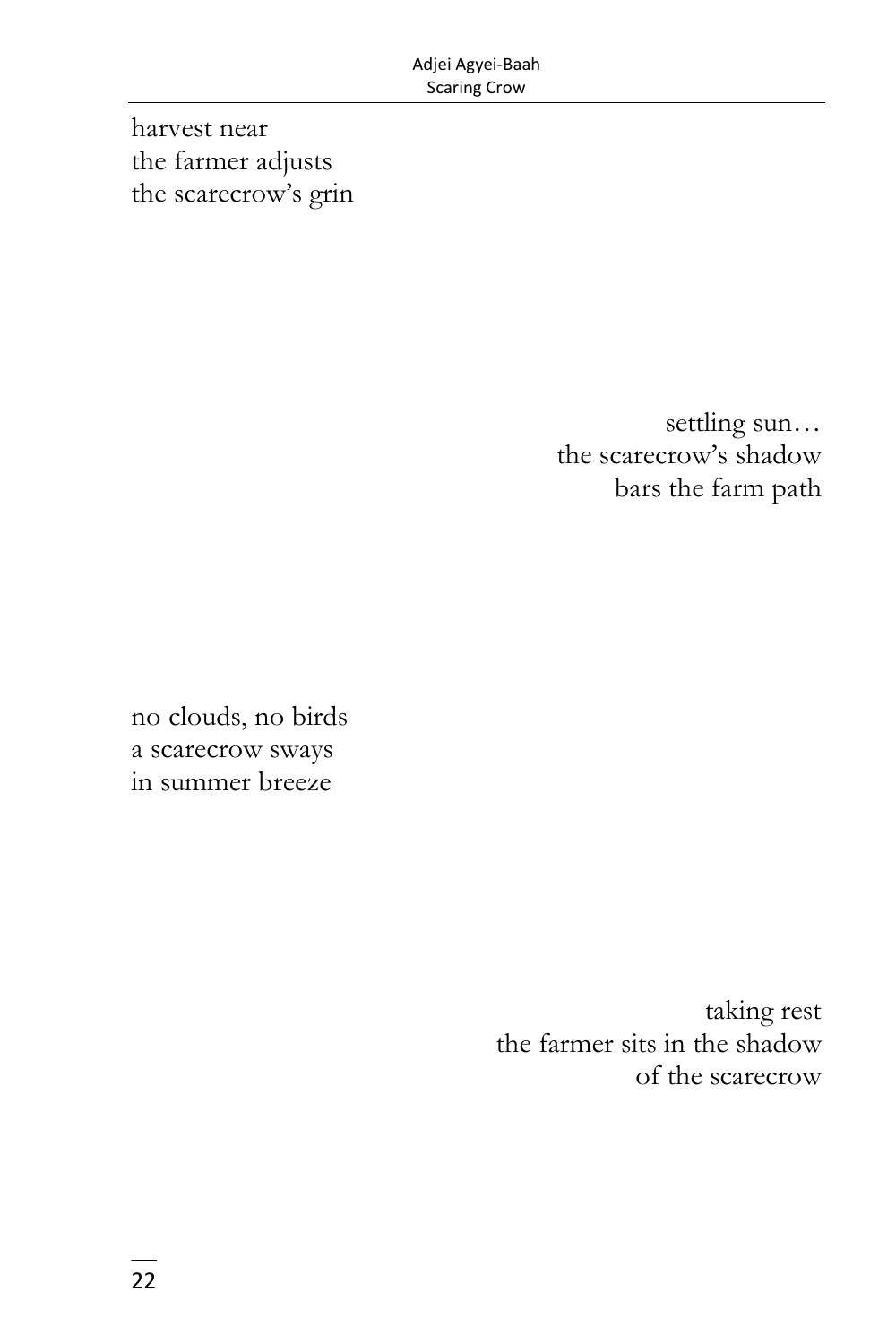daddy's clothes− passed on to me passed on to the scarecrow

yet another pee the comfort of a scarecrow's shadow

> cricket in head the scarecrow's mouth wide open

behind the scarecrows the farm owner's children play hide and seek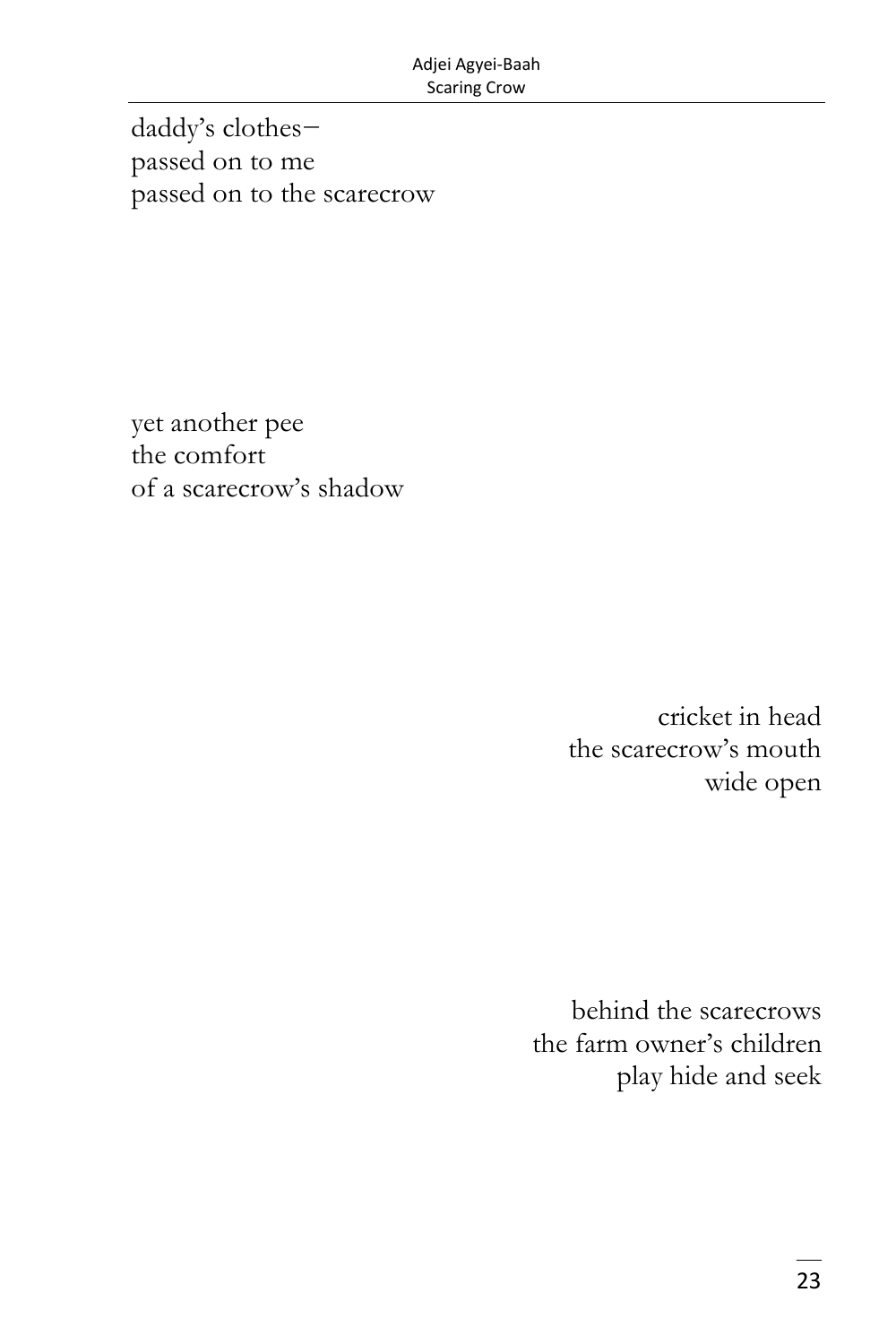midnight banter the drunken farmer and a scarecrow

> after the storm the tilted scarecrow watches the stars

the remnants of a scarecrow flapping winter whistles

> storytime under moonlight the scarecrow's shadow also present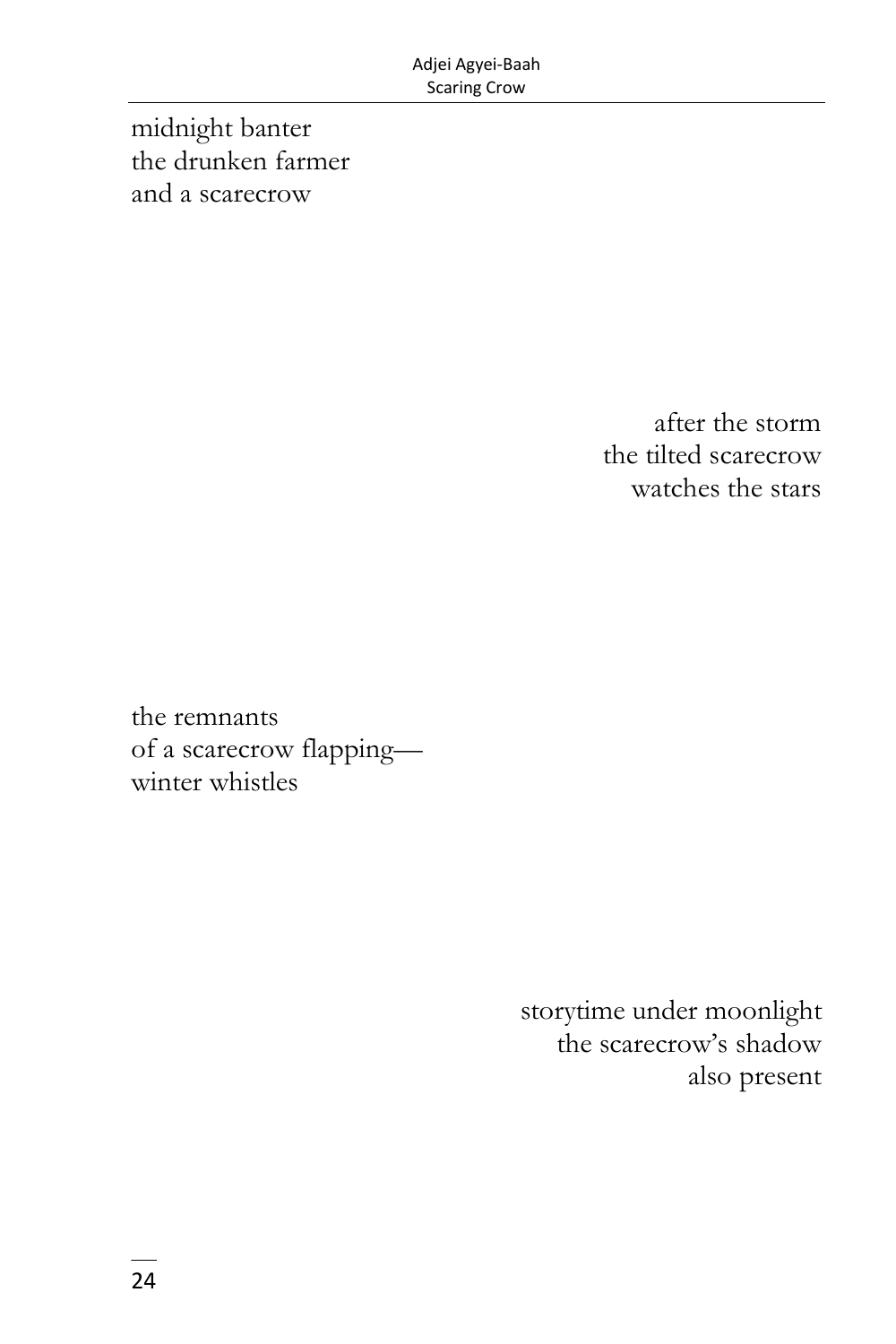working peasants leaving their food at the care of a scarecrow

headless scarecrow no shiver down the crow's spine

> harvest ritual a piece of corn tossed at the scarecrow's feet

veteran's farm the scarecrow watches in military uniform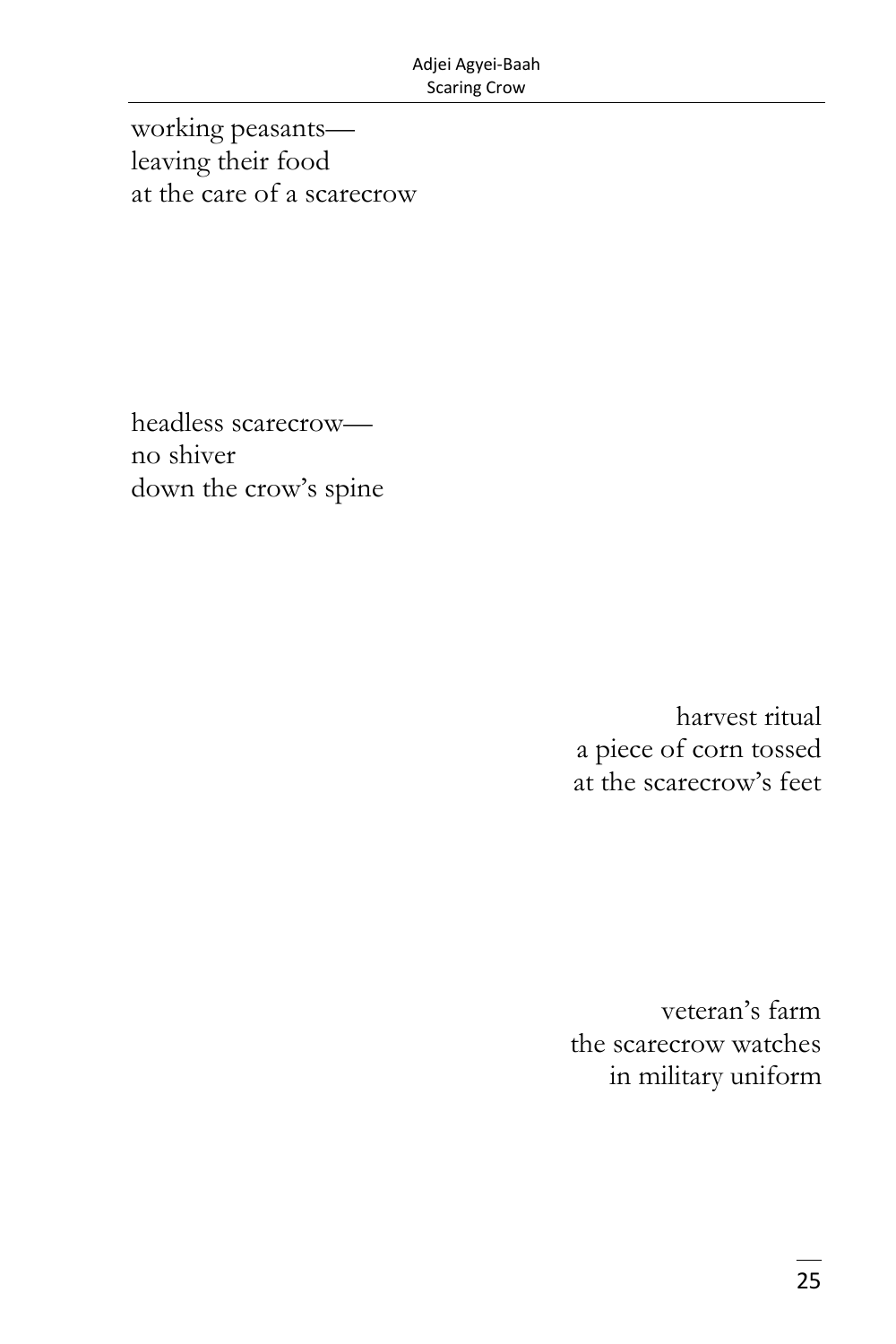shortcut route a scarecrow bars my way

> all night long the scarecrow in the songs of cricket

the scarecrow almost flying, the wind gives it wings

> country ride... through the train's window a scarecrow jumps at me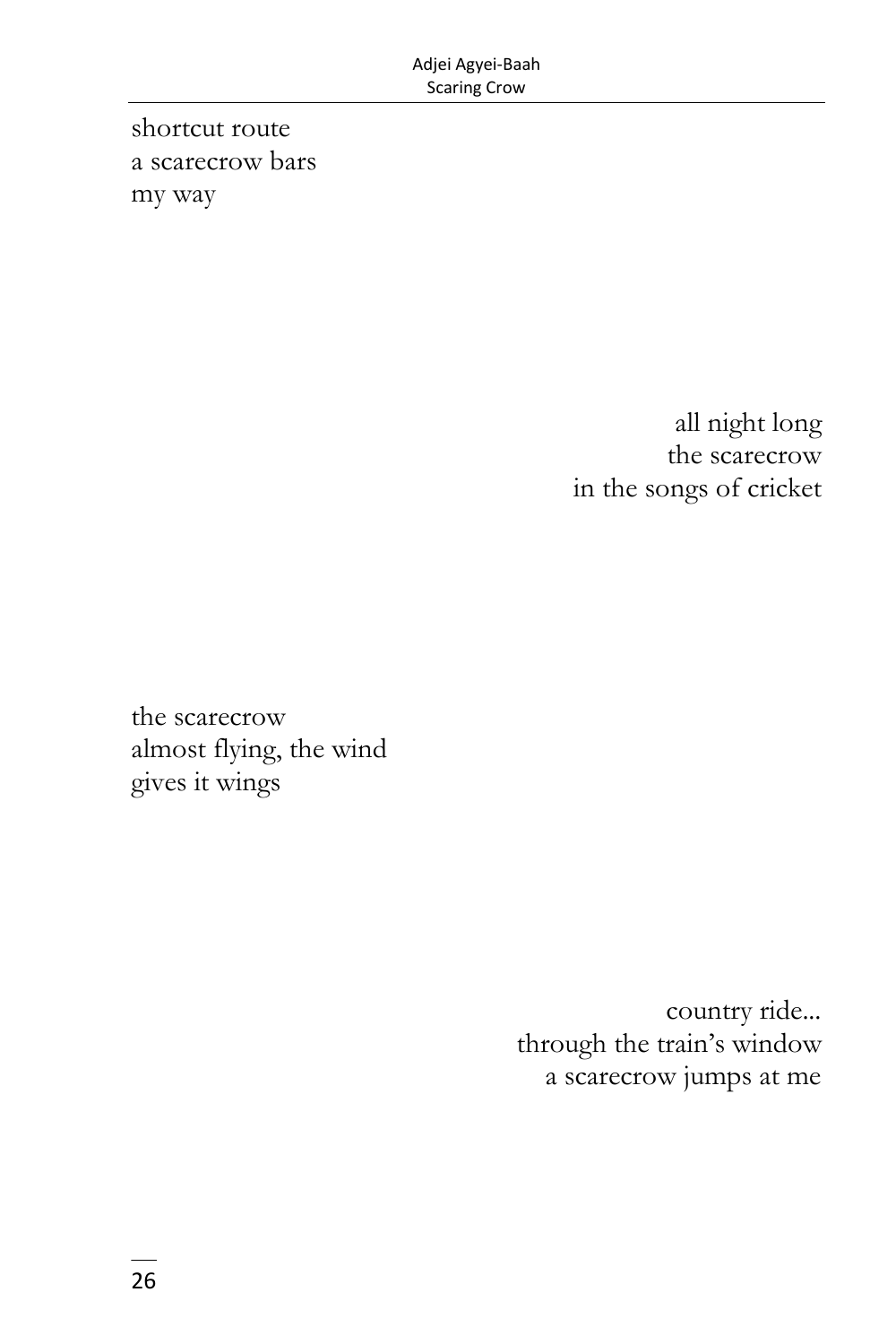field grazing... a young bull rages against the scarecrow

winter wind strips a scarecrow bare − two breasts of straw

> Zen garden the storm-tilted scarecrows watching clouds

> > abandoned windmill─ fanning the shadow of a scarecrow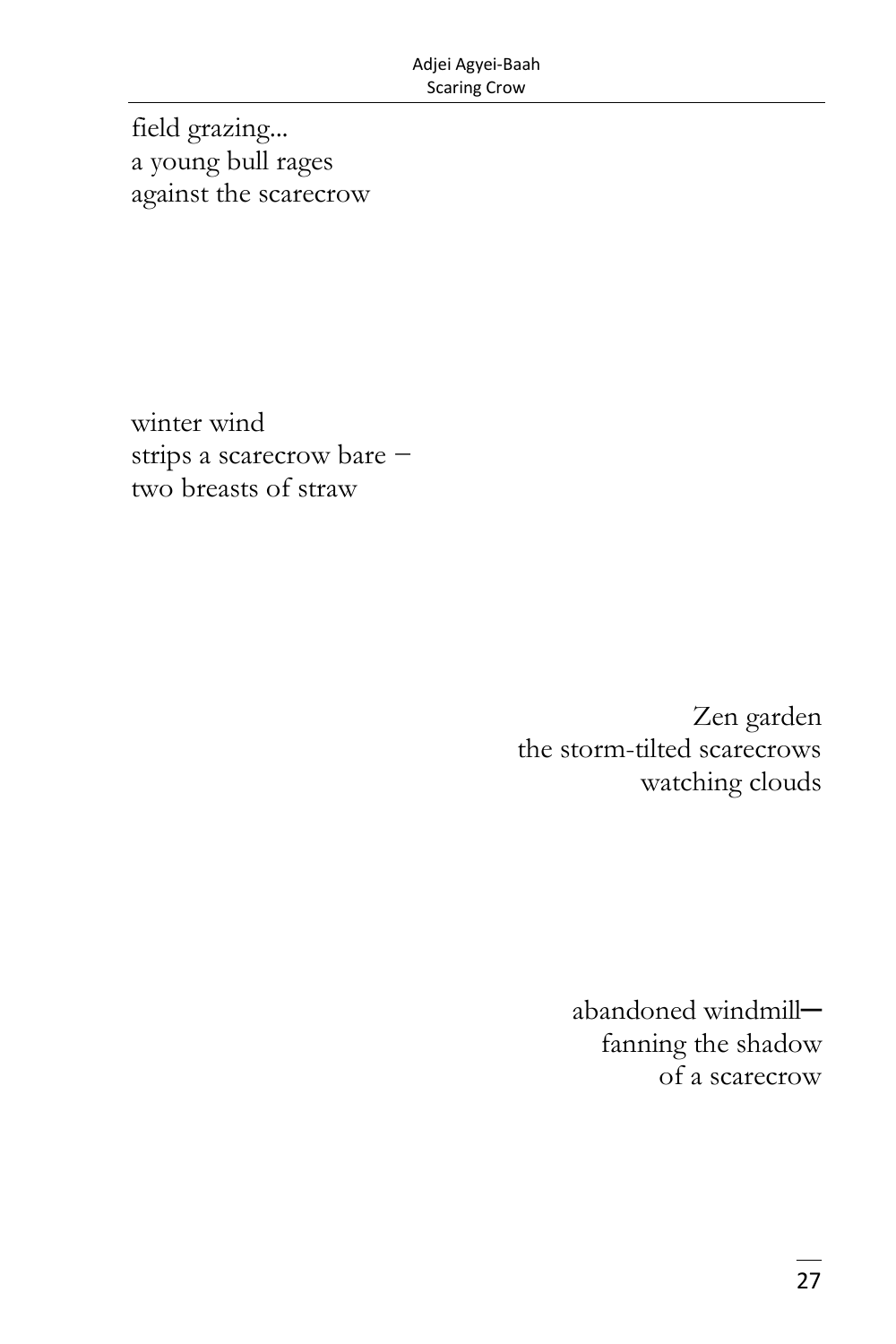after night fires the scarecrow smoulders in fireflies

> harvest over a scarecrow leans against an anthill

harvest time scarecrows overseeing reapers

> still holding the fort the scarecrow's post eaten by termites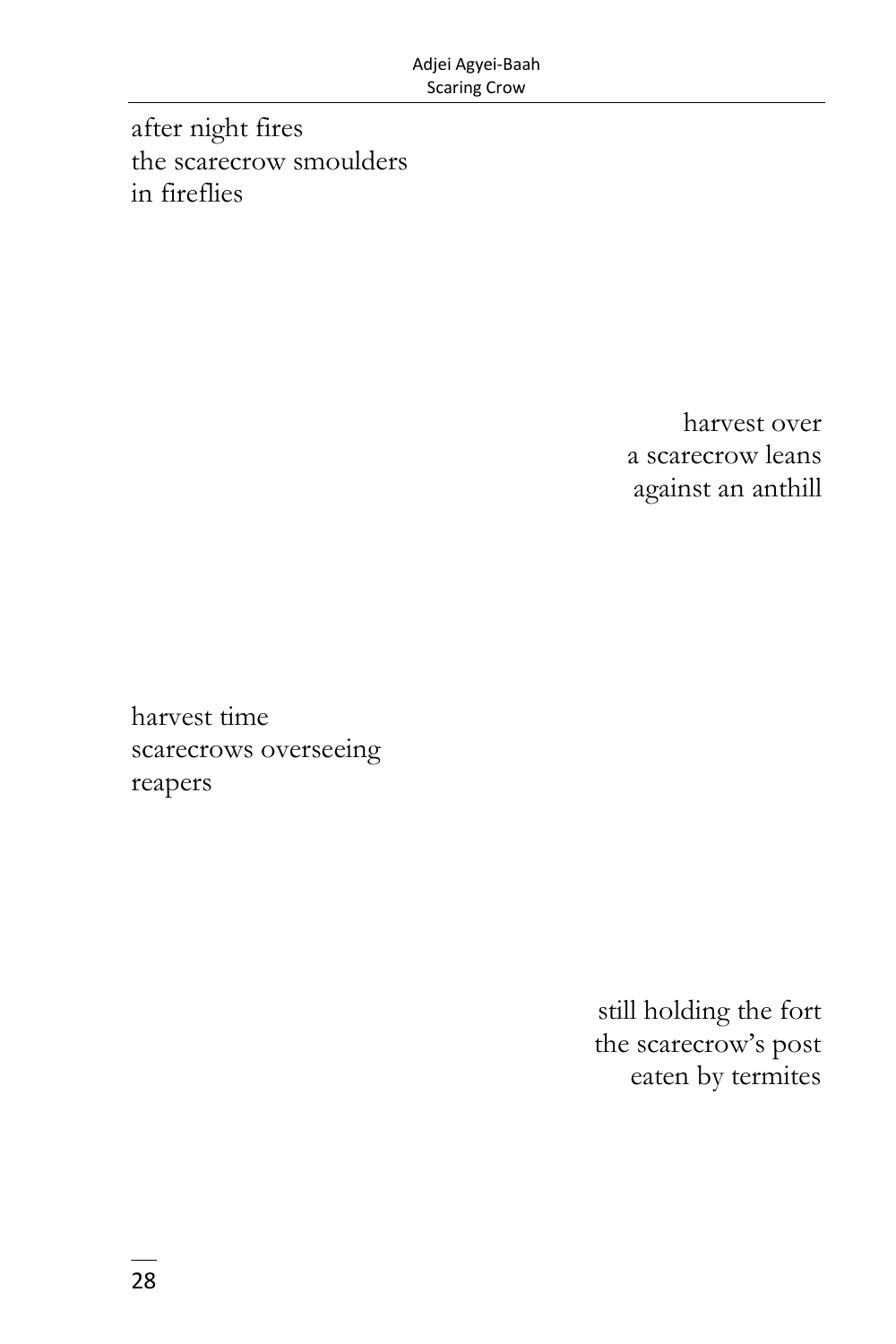the shredded edges of the scarecrow's cloththe ways of the wind

his coat was black and his spine was bentthe overseer of the field

> All Saints Daya scarecrow wearing a cassock

> "No Thoroughfare" a scarecrow mans the farm gate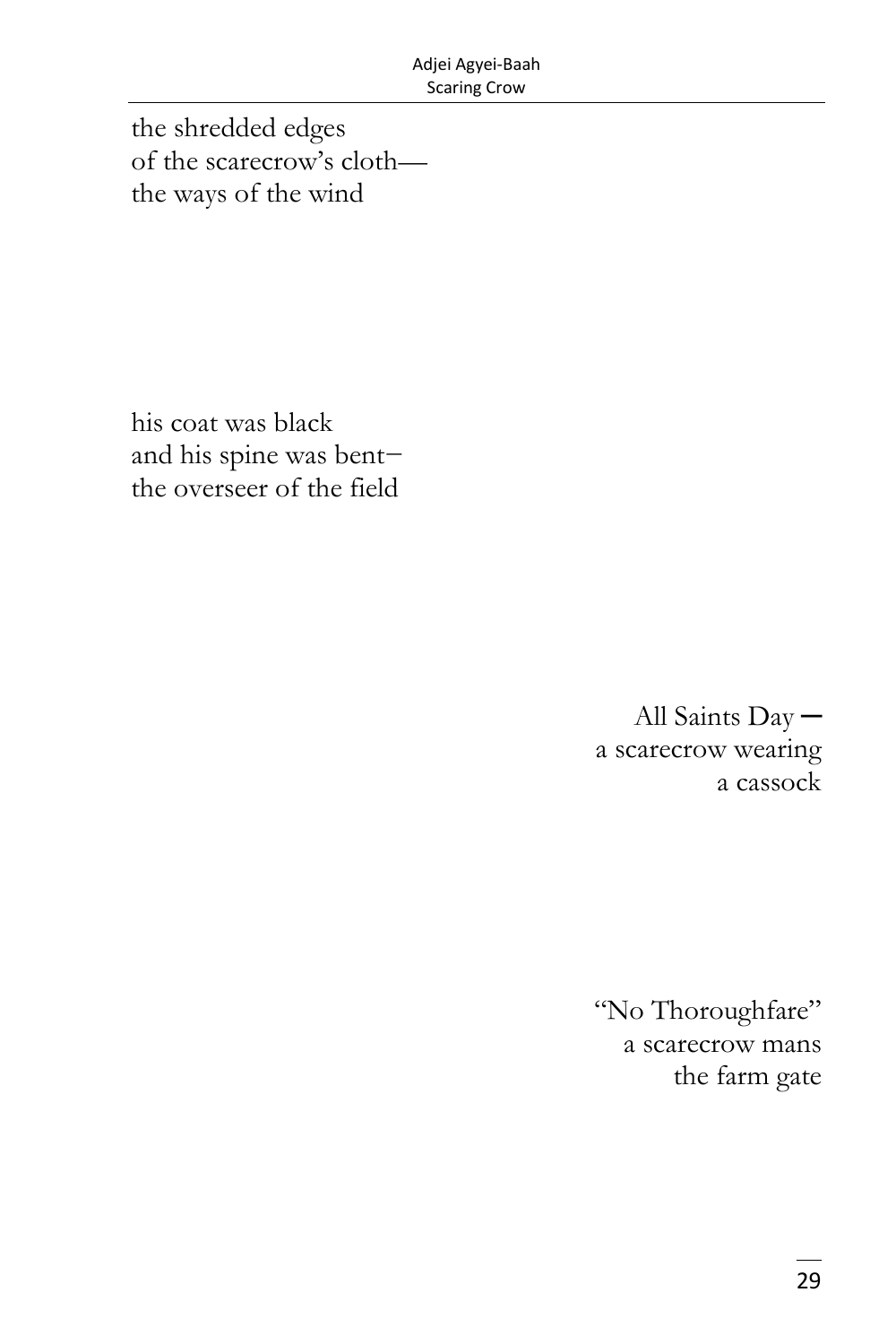morning light a bird flutters from the scarecrow's bosom

> Palm Sunday the scarecrow too waves a frond

how sad the poor scarecrow can't kick rodents at its feet

> year of planting− the community attire passed unto scarecrows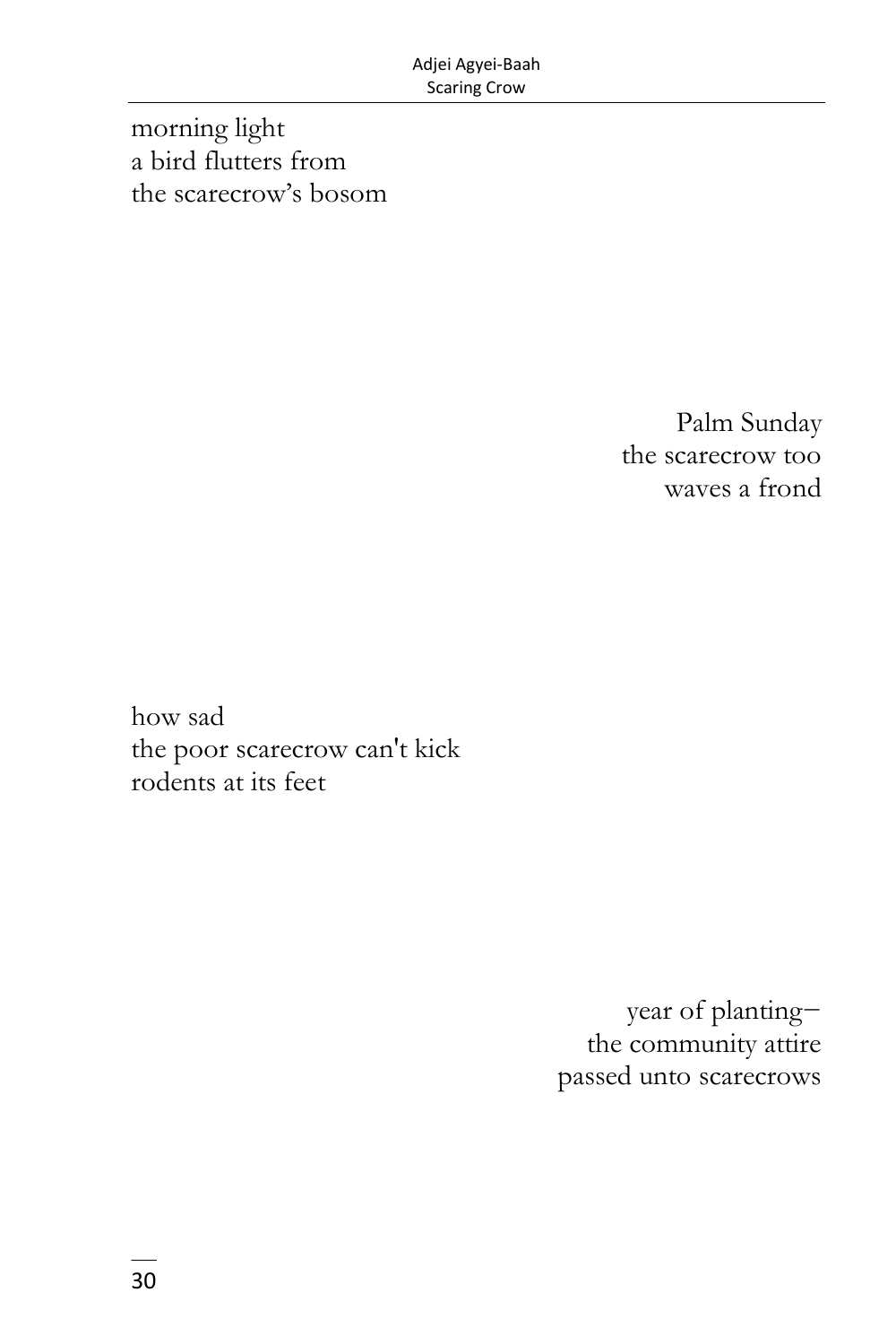gentle breeze… the farmer's child ties his kite to the scarecrow

old rags knitted for the scarecrow − World Charity Day

> departed storm an old farmer straightens the scarecrow's spine

lying at the door of the farmer − storm-tossed scarecrow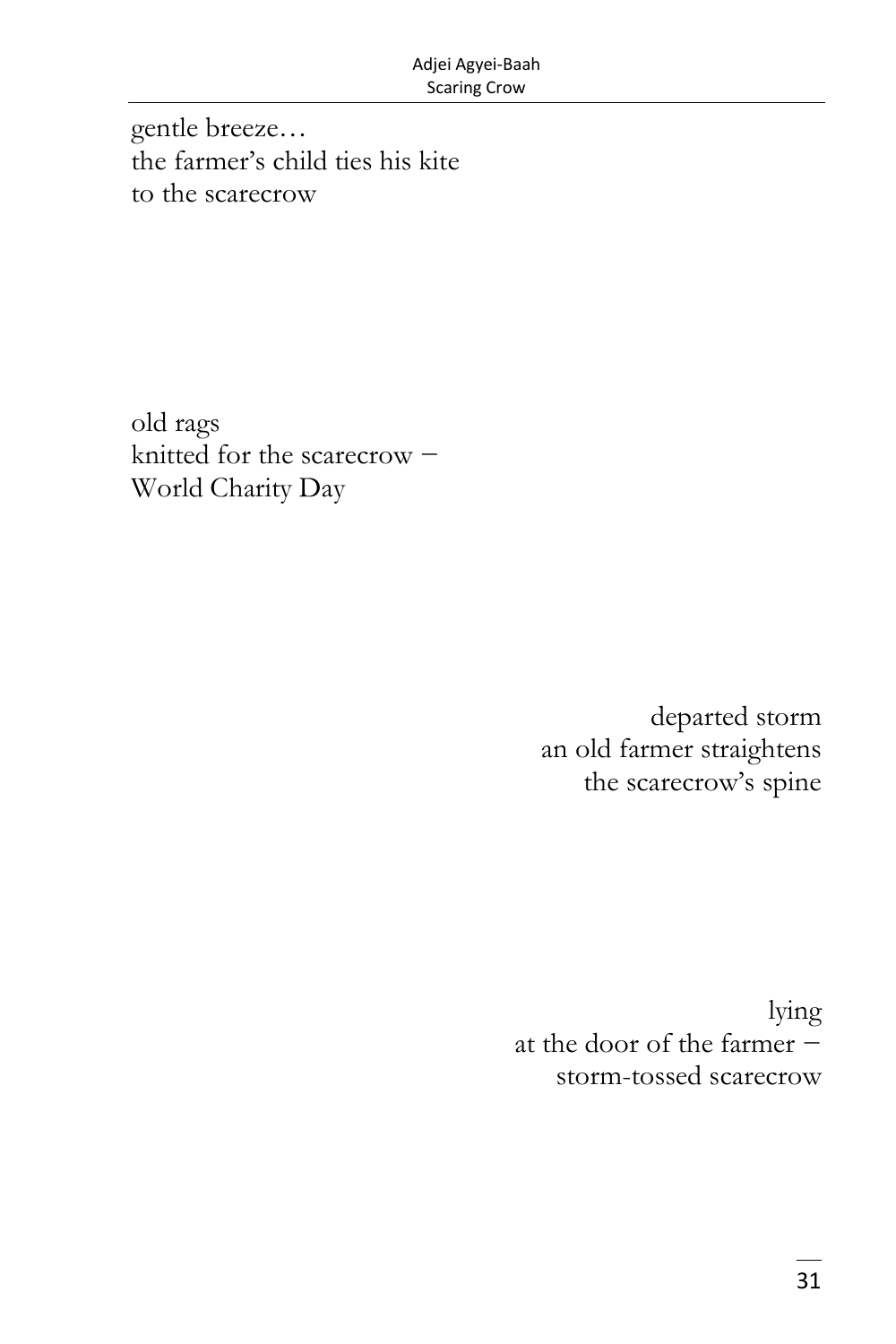wind ways – a scarecrow's various poses

a sickle moon beneath a scarecrow

the ploughman fixes the scarecrow's eye − crow territory

> noon drizzle a scarecrow steams from sunshine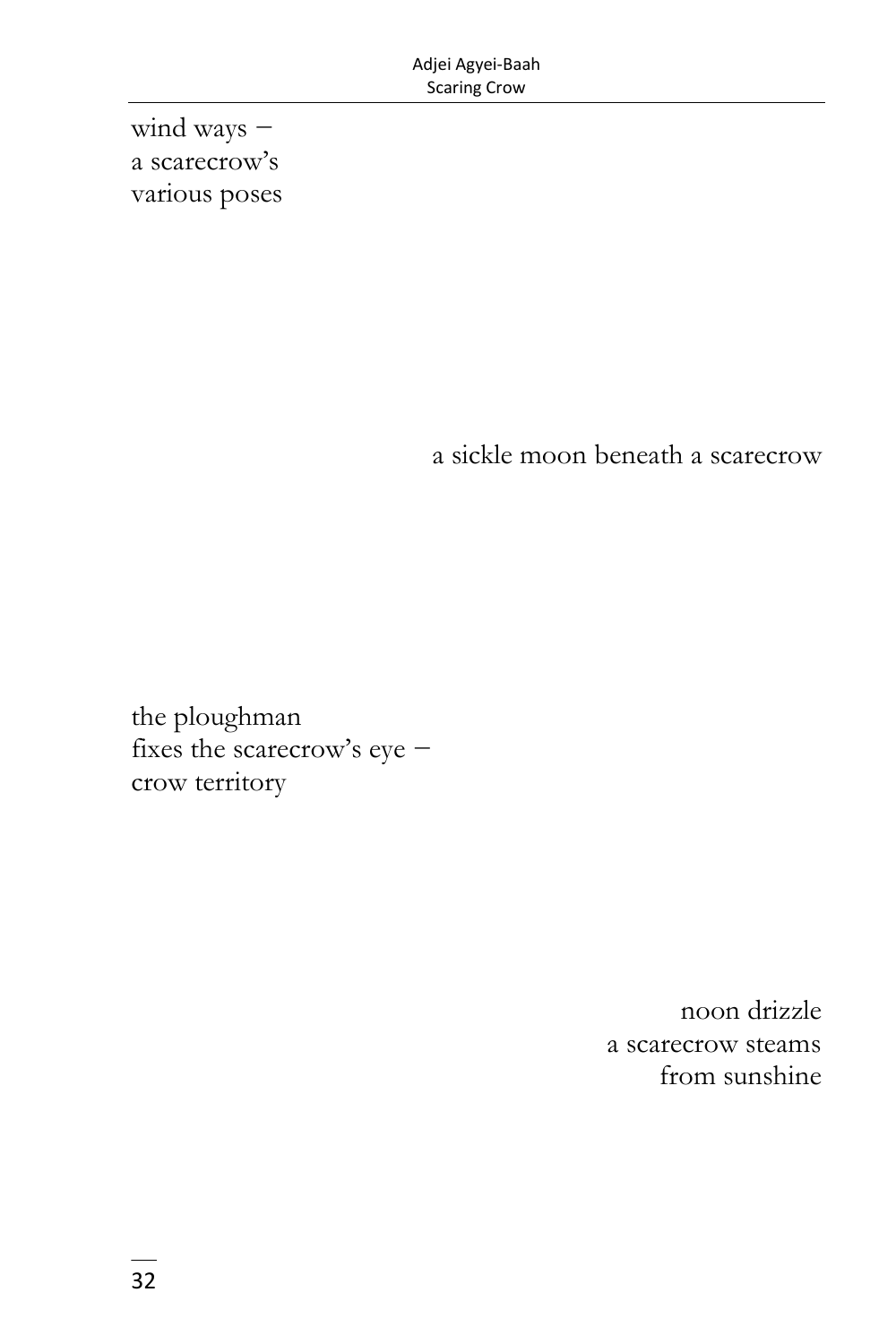a missing button of the scarecrow- the crow has an answer

unable to watch its back− paddy scarecrow

> windless night a lone bat circles the scarecrow

midnight howls a scarecrow's gown trickling moonlight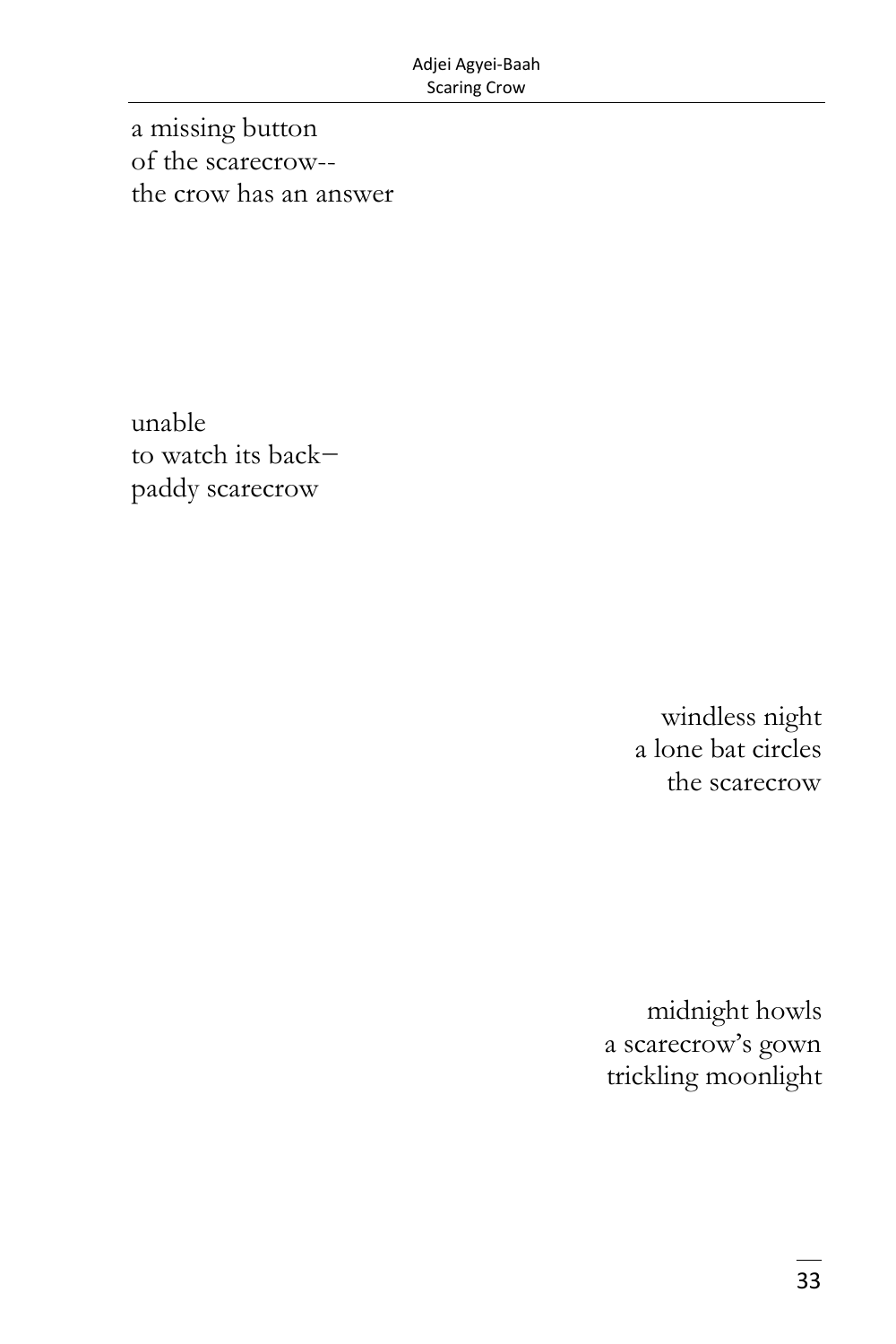sorghum harvest swallows manoeuvre between reapers and scarecrows

> scarecrow and its shadow on vigil a night owl watches from safety

new season the farmer stuffs a scarecrow with straw

> old pond a kingfisher dives in from the scarecrow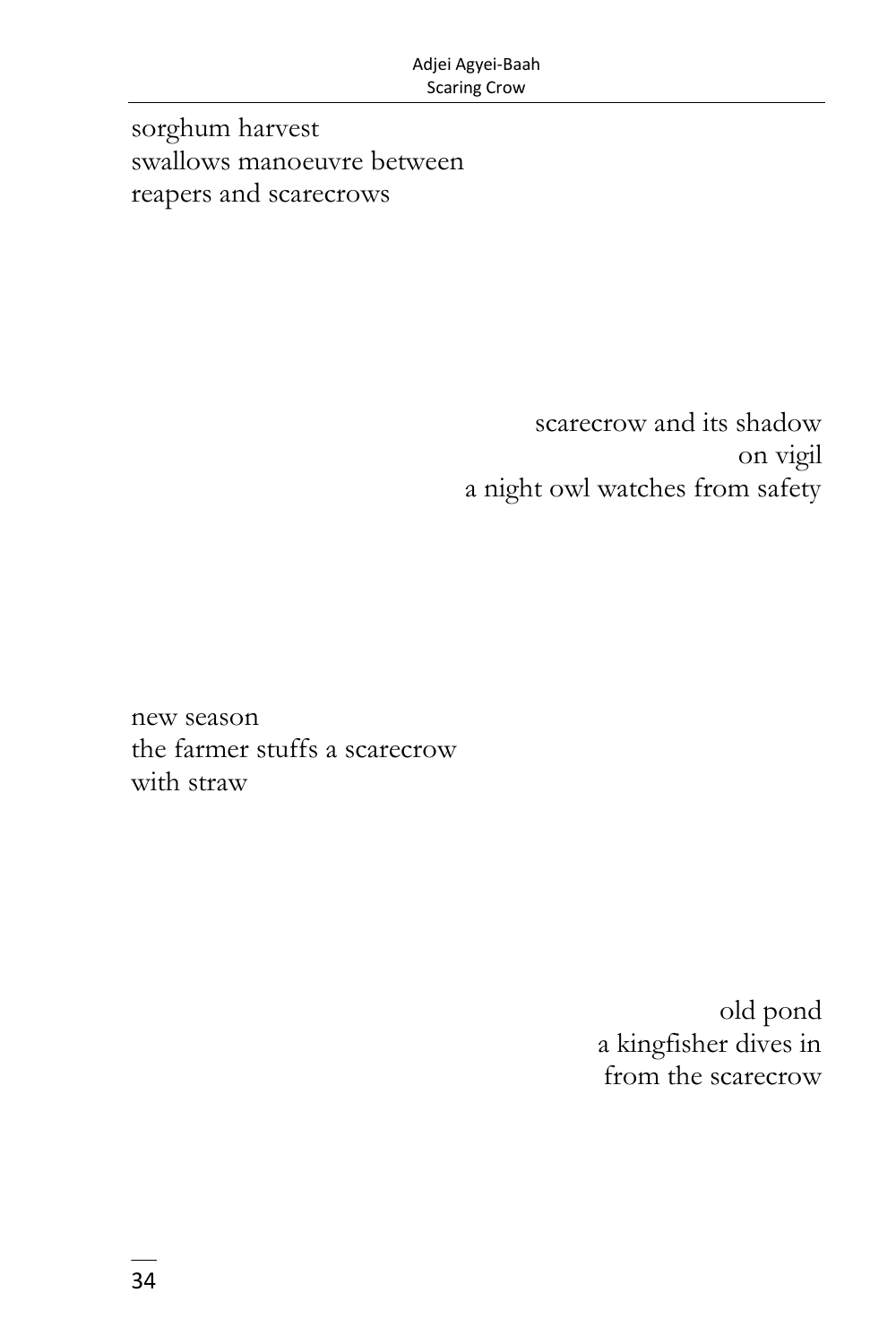alone in the field a scarecrow in the blaze of morning sun

harmattan fields... a lone crow pecks the armpit of the scarecrow

> flooded croplands a scarecrow keeps its head above water

countryside bride − leaving her bouquet in the arms of a scarecrow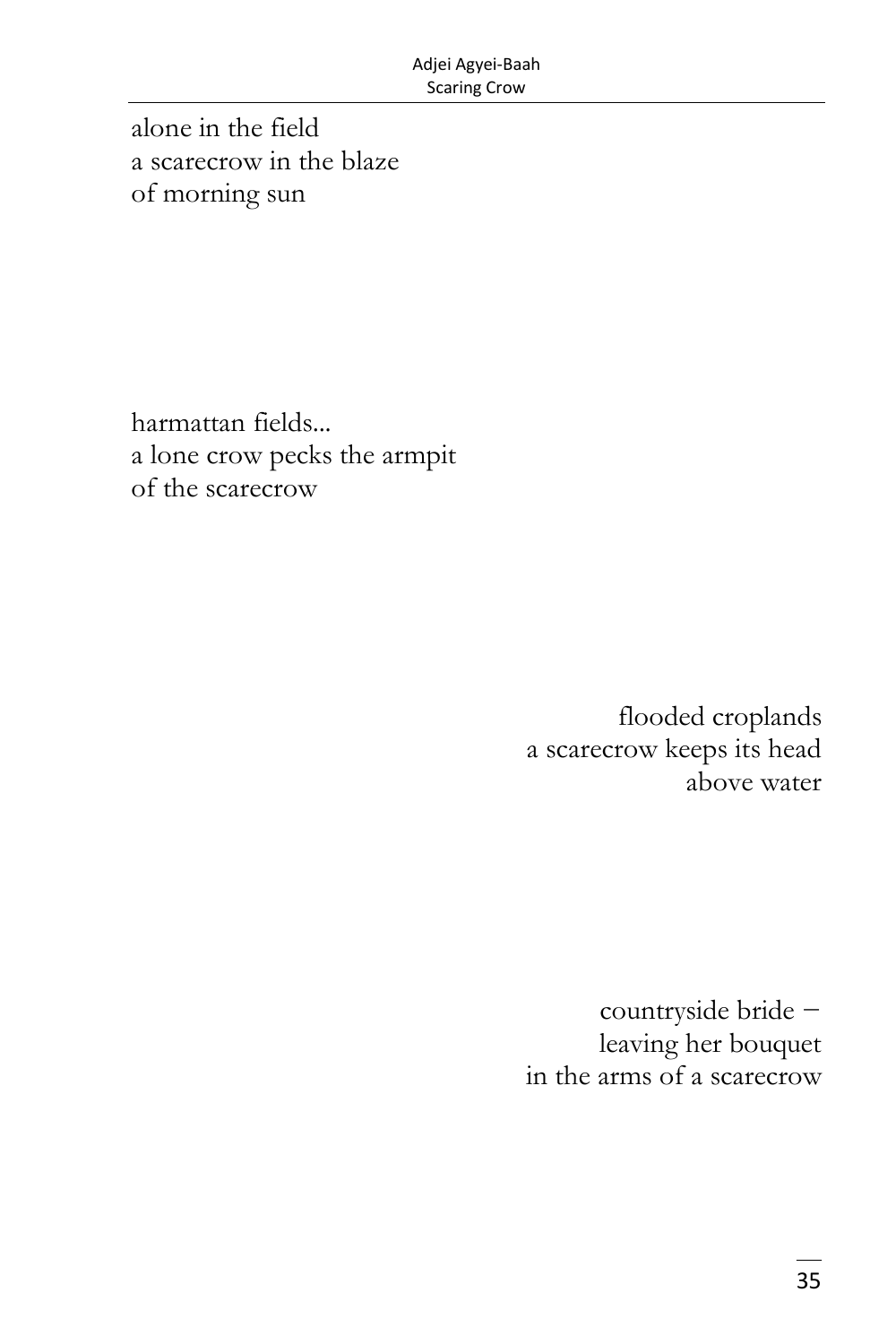scarecrow – all the days of rain and thunder strikes

> full moon a scarecrow's hat in Jackson's pose

and still he stands there the scarecrow − a preacher to a dozen crows

> November winds a scarecrow joggles on the pole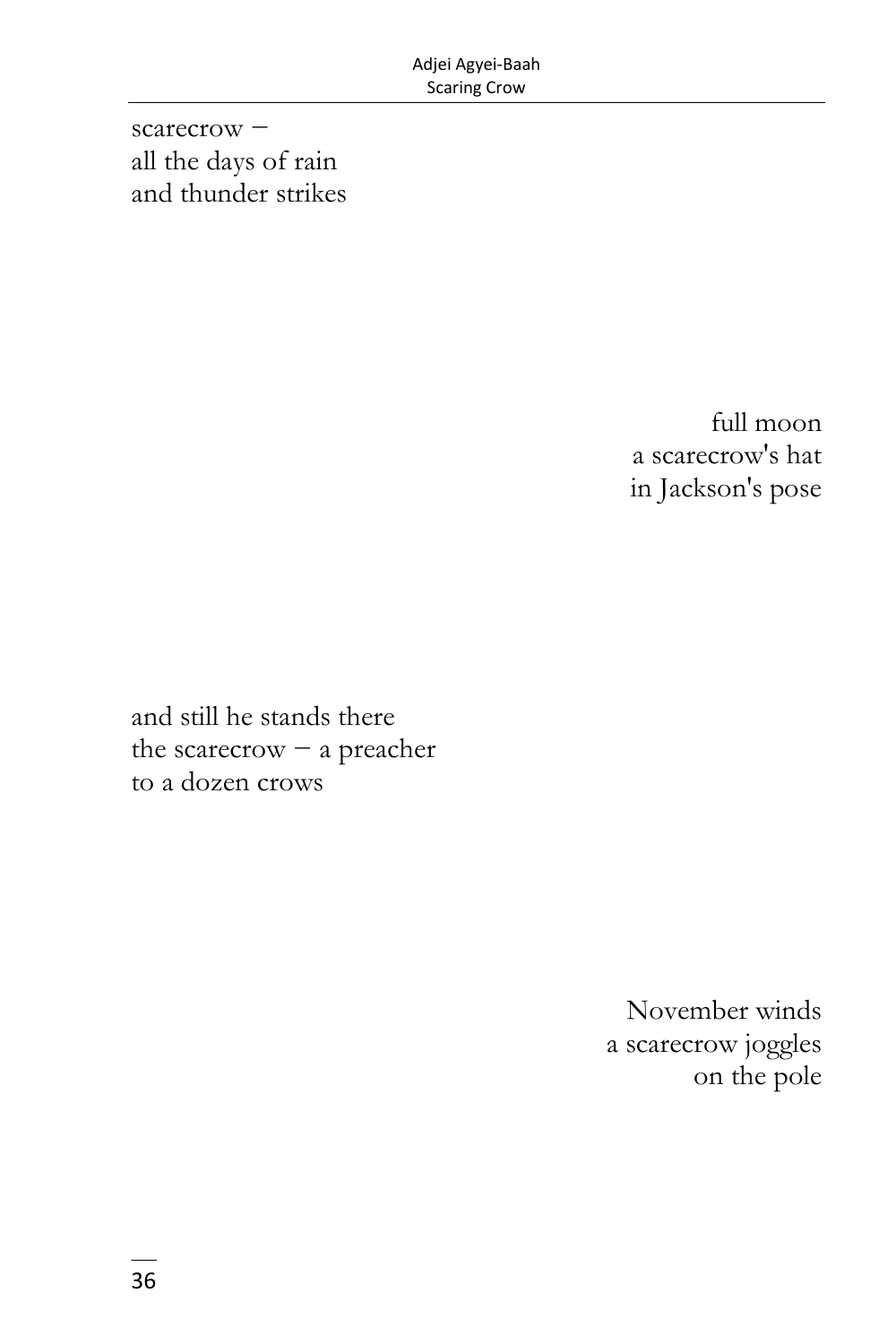first light − a red-head lizard sunning on top of the scarecrow

lean season − padding a scarecrow with a scarecrow

> African drought − the peasant farmer, not different from his scarecrow

> > Ascension a scarecrow rising in the wind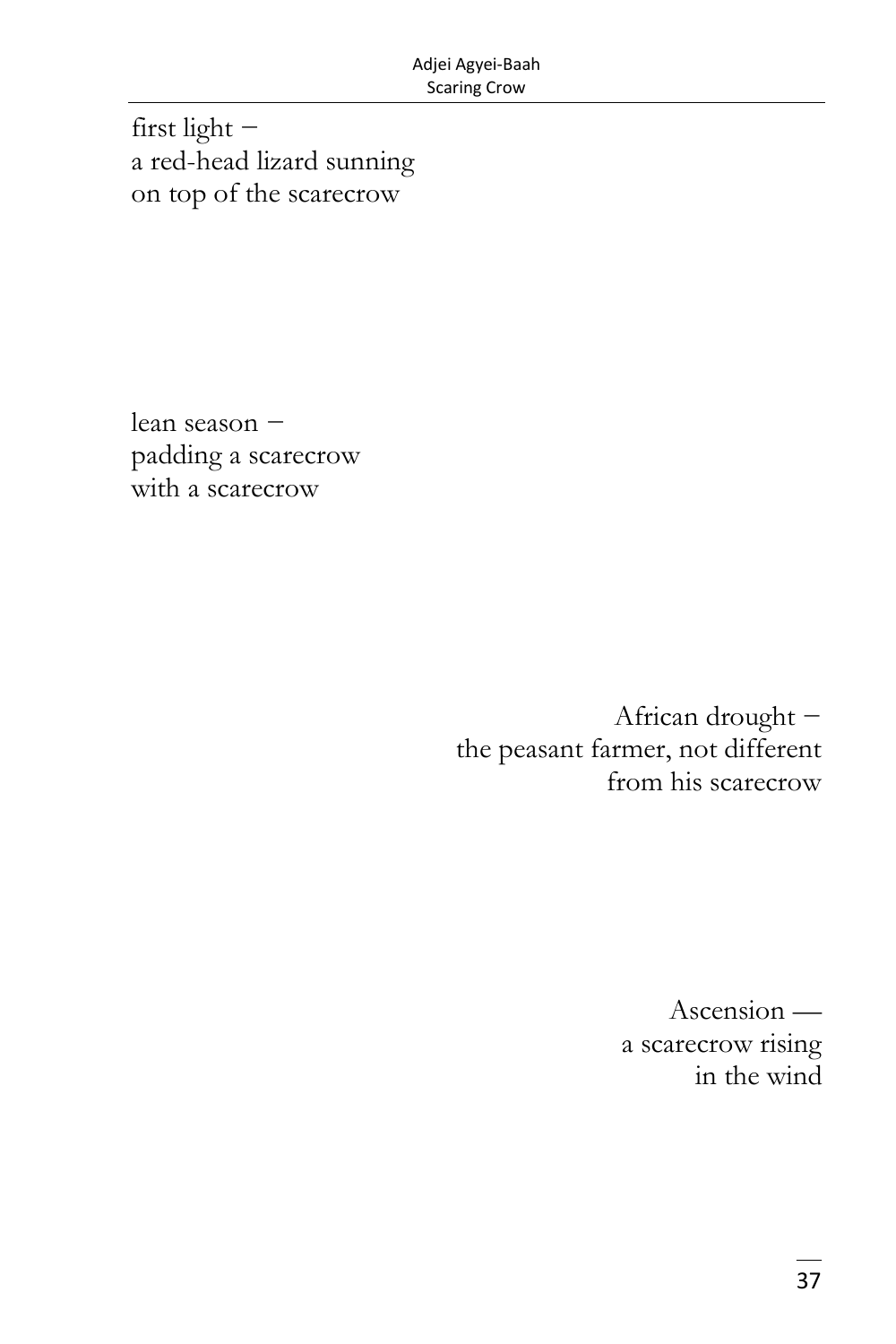back to the fields– our shoes rest at the feet of the scarecrow

> how sad the scarecrow remains dumb on what he sees

bird hunting as a kid counting the scarecrows I met on my way

> the skeleton I'll become − feeding the scarecrows to fire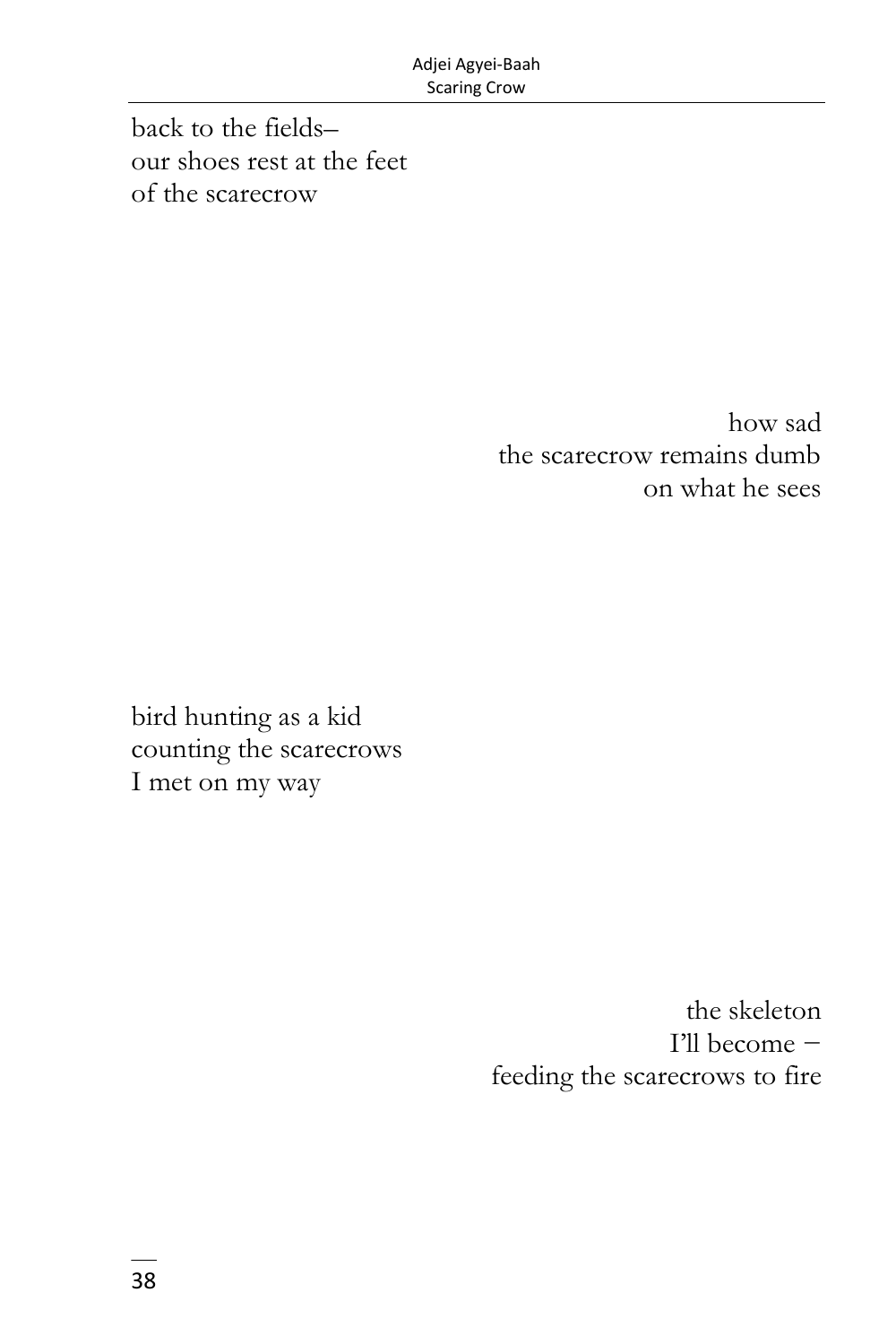## About the writer:

Adjei Agyei-Baah is the author of *Afriku (Red Moon Press, 2016), Ghana,21 Haiku (Mamba Africa Press, 2017), Piece of My Fart (2018), Finding the Other Door (2021) and Mamelon a Mamelon (Edition Unicite, 2021).* His coedited/co-authored books include *The Awakened One: Buddha-Themed-Haiku From Around The World (Poetry Chaikhana,2021) and Trio of Windows (JUNPA,2018).* Adjei is the primary author of the four *Haikupedia* articles about African haiku. He is the co-founder of *Africa Haiku Network* and *The Mamba* (Africa's premiere haiku journal*).* He teaches English and Literature at the University of Ghana's School of Continuing and Distance Education and is currently pursuing his PhD studies at the University of Waikato in New Zealand.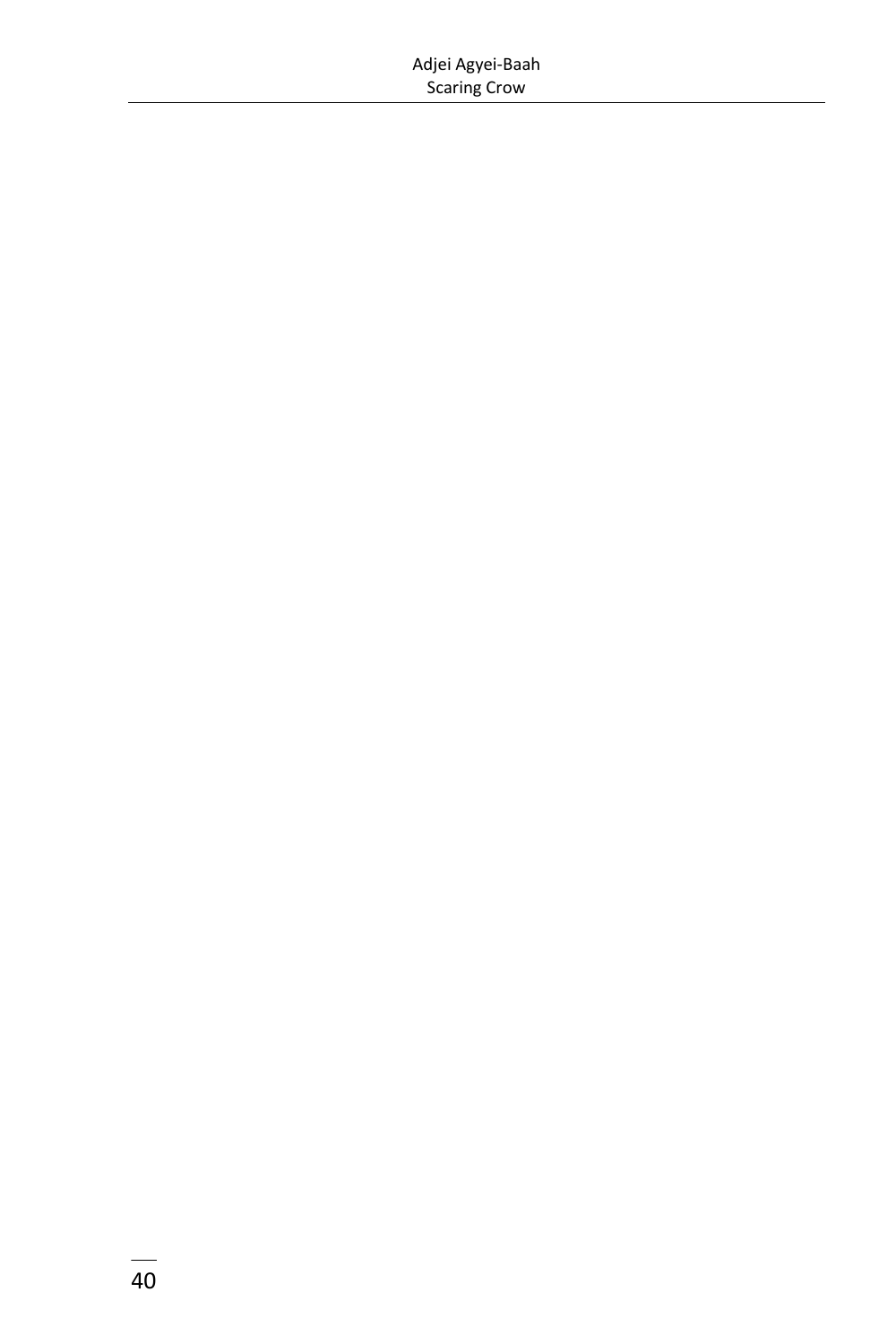## ACKNOWLEDGEMENTS

"grandpa's will" *Brassbell, August 2021 Issue"*winter field" *Asahi Haikuist Network, #6* "a charred martyr-" *Cattails, April 2017 Issue "*ripened field" *First Place, Caribbean Kigo Kukai #116 "*ghost story" *Asahi Haikuist Network, Aug 2019"*arms open wide" *Mamba Journal, Issue 3"*country walk..." *Mamba Journal, Issue 7* "cross of moss*" The Heron's Nest, March 2020 Issue* "after the storm" *Akitsu Quarterly, Fall 2020 Issue* "golden maize field . . ." *Brass Bell, June 2021 Issue* "dead crows" *AFRIKU (Red Moon Press, 2016)* "barren field" *THF Per Diem/Daily Haiku, Nov 2019*  "full moon" *Shamrock, #25* "black night" *Horror Senryu, 8/23/21* "farmland" *The Heron's Nest, June 2019 Issue* "the tilted scarecrow" *Akitsu Quarterly, Winter 2021 Issue* "harmattan fields..." *Seashores, Issue 8 "*flooded croplands" *Chrymansathrum, #30* "moonlit barn" *Horror Senryu, (6/28/2021)*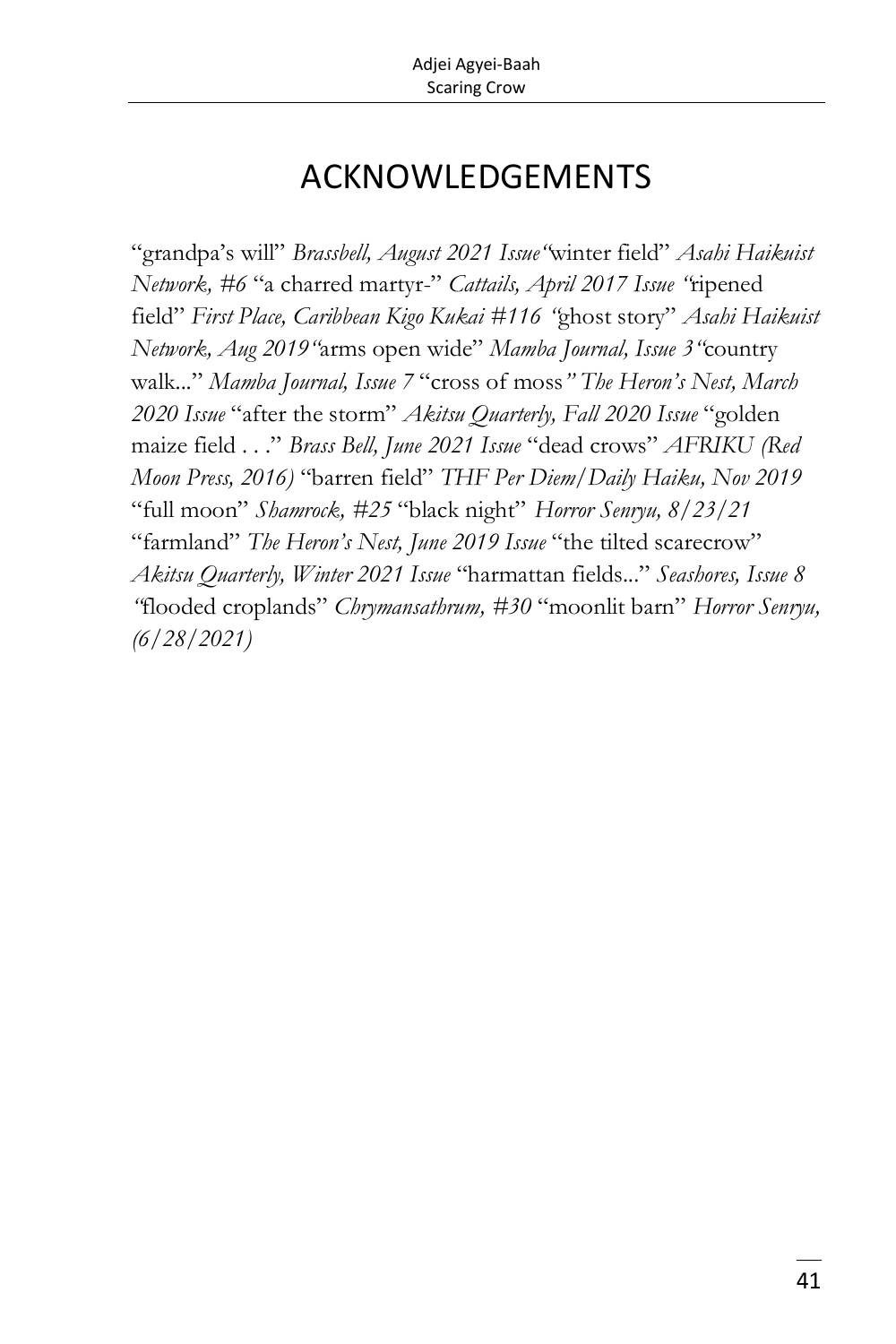## BUTTONHOOK PRESS CHAPBOOK SERIES

#### **2018**

#### **O:JA&L Pushcart Prize [Nominees:](https://ojalart.com/wp-content/uploads/2018.Pushcart-chapbook.final_.pdf) 2018**

#### **2019**

#### **[O:JA&L Pushcart Prize Nominees: 2019](https://ojalart.com/wp-content/uploads/2019.pushcart.chapbook.6-x-9.pdf)**

Something Else About Mary (Exclusive subscriber content) (from WIP *Not for Sunday School*) Flash Fiction by Kent Dixon

#### **2020**

**Flash [Fiction:](https://ojalart.com/wp-content/uploads/Casto-essays.6-x-9.B.pdf) A Primer** A writer's resource by Associate Editor Pamelyn Casto

> **[Poetry:](https://ojalart.com/wp-content/uploads/buttonhook2.three-poets-on-craft.CreateSpace-Word-Templates.pdf) Three Essays on Craft** by O:JA&L Featured Writers

**[Ray-the](https://ojalart.com/wp-content/uploads/buttonhook.Newnham.2.CreateSpace-Word-Templates-002.pdf) Roo** Experimental Discourse by Associate Editor WJP Newnham

**Horse: 4 [Frames](https://ojalart.com/wp-content/uploads/Horse.4-frames.2020.chapbook.-6-x-9.pdf)** Poetry and haibun by Associate Editor Jeff Streeby

#### **2021**

**[Just Willie Please: Eight Flash Fiction Tales](https://ojalart.com/wp-content/uploads/Robishaw.6-x-9-inch-15.24-x-22.86-cm.pdf)** A flash fiction sequence by Don Robishaw

**[The Imp of the Perverse: Edgar Allan Poe's Misplaces Youth](https://ojalart.com/buttonhook-press2020-chapbook-seriesissues-of-aesthetic-meaninganne-whitehousethe-imp-of-the-perverseedgar-allan-poes-misplaced-youth/)** An essay from a longer academic WIP by Anne Whitehouse

**[The First Annual O:JA&L Prize for Flash Discourse](https://ojalart.com/buttonhook-press2021-chapbook-seriesthe-first-annual-ojal-prize-for-flash-discourseselected-and-with-an-introduction-byassociate-editor-pamelyn-casto/)** Selected and with an Introduction by Associate Editor Pamelyn Casto The 10 Best Flash Narratives 2017-2021

#### **[Here Comes Herodotus, Again!](https://ojalart.com/buttonhook-press2021-chapbook-seriesflash-discourse-fictionwayne-cresserhere-comes-herodotus-again/)** Flash Discourse by Wayne Cresser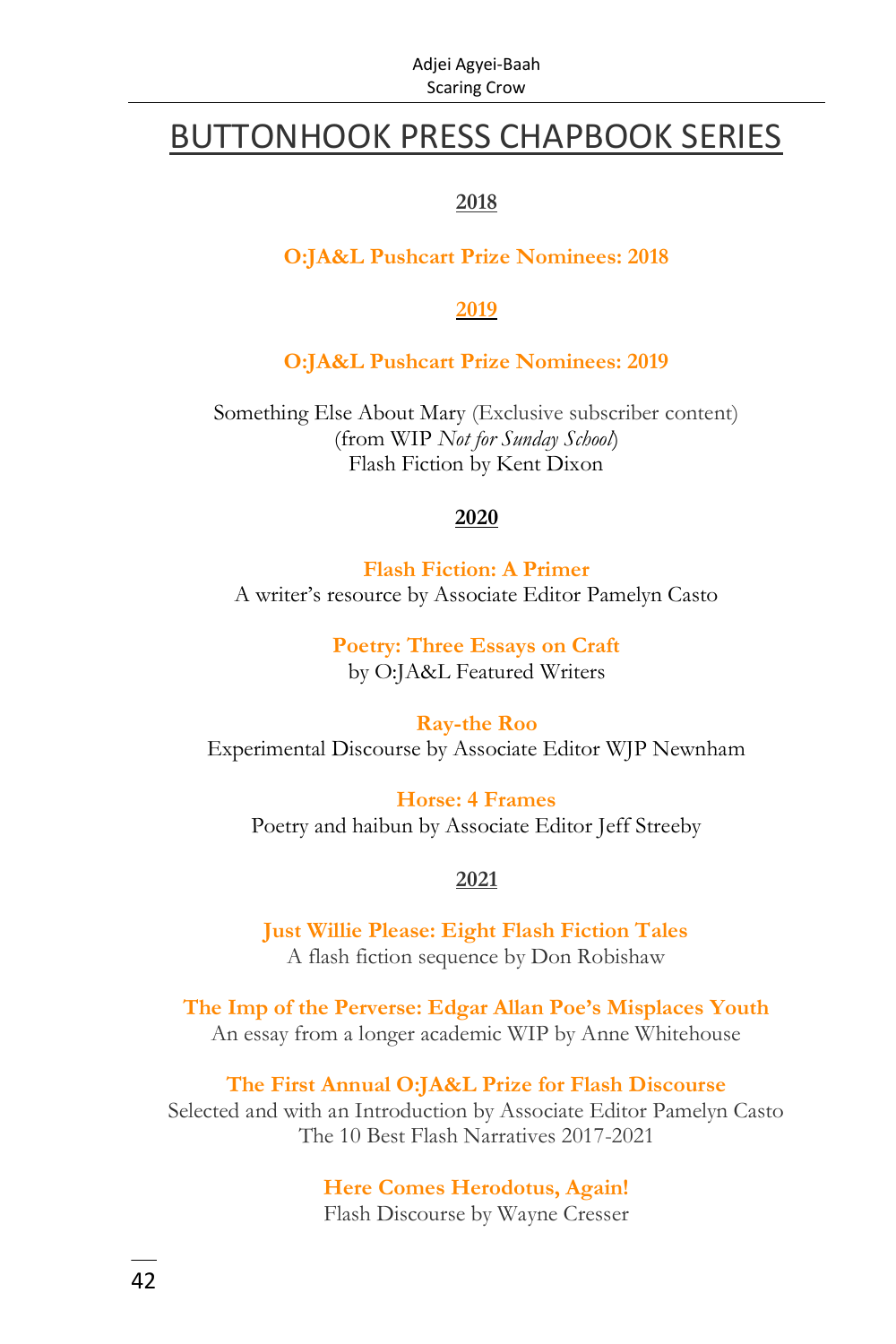#### **2022 [Delta Notes](https://ojalart.com/buttonhook-press2022-chapbook-seriespoetry-all-forms-styleshaikujianqing-zhengdelta-notes/)**

Haiku by Jianqing Zheng

**[Comedy Hour](https://ojalart.com/buttonhook-press2022-chapbook-seriespoetry-all-forms-stylesbruce-robinsoncomedy-hour/)** Poetry by Bruce Robinson

**[Hunger Pains](https://ojalart.com/buttonhook-press2022-chapbook-seriesflash-discourse-fictionmark-blickleyhunger-pains/)** Flash Fiction by Mark Blickley

**[Funny You Should Ask](https://ojalart.com/buttonhook-press2022-chapbook-seriespoetry-all-forms-stylesprose-poetrybrad-rosefunny-you-should-ask/)** Prose poetry by Brad Rose

## MORE TITLES IN PRESS

You may also enjoy the Annual Pamphlet Series from O:JA&L's Buttonhook Press

#### New for 2022

**[Hanno](https://ojalart.com/buttonhook-press2022-pamphlet-series-writers-portfoliopoetry-all-forms-stylesjohn-michael-bloomquisthanno/)** Poems by John-Michael Bloomquist

> **[Mogollon Rim](https://ojalart.com/buttonhook-press2021-pamphlet-series-writers-portfoliopoetry-all-forms-stylesallisa-cherrymogollon-rim/)** Poems by Allisa Cherry

> **[Poems for Families](https://ojalart.com/buttonhook-press2022-pamphlet-series-writers-portfoliopoetry-all-forms-styleskirby-olsonpoems-for-families/)** Poems by Kirby Olson

Poem scrawled on a [maize-sheaf](https://ojalart.com/buttonhook-press-2021-pamphlet-serieswriters-portfoliopoetry-all-forms-stylesarturo-desimonepoem-scrawled-on-a-maize-sheaf-for-her-last-offering/) for her (last offering) Poems by Arturo Desimone